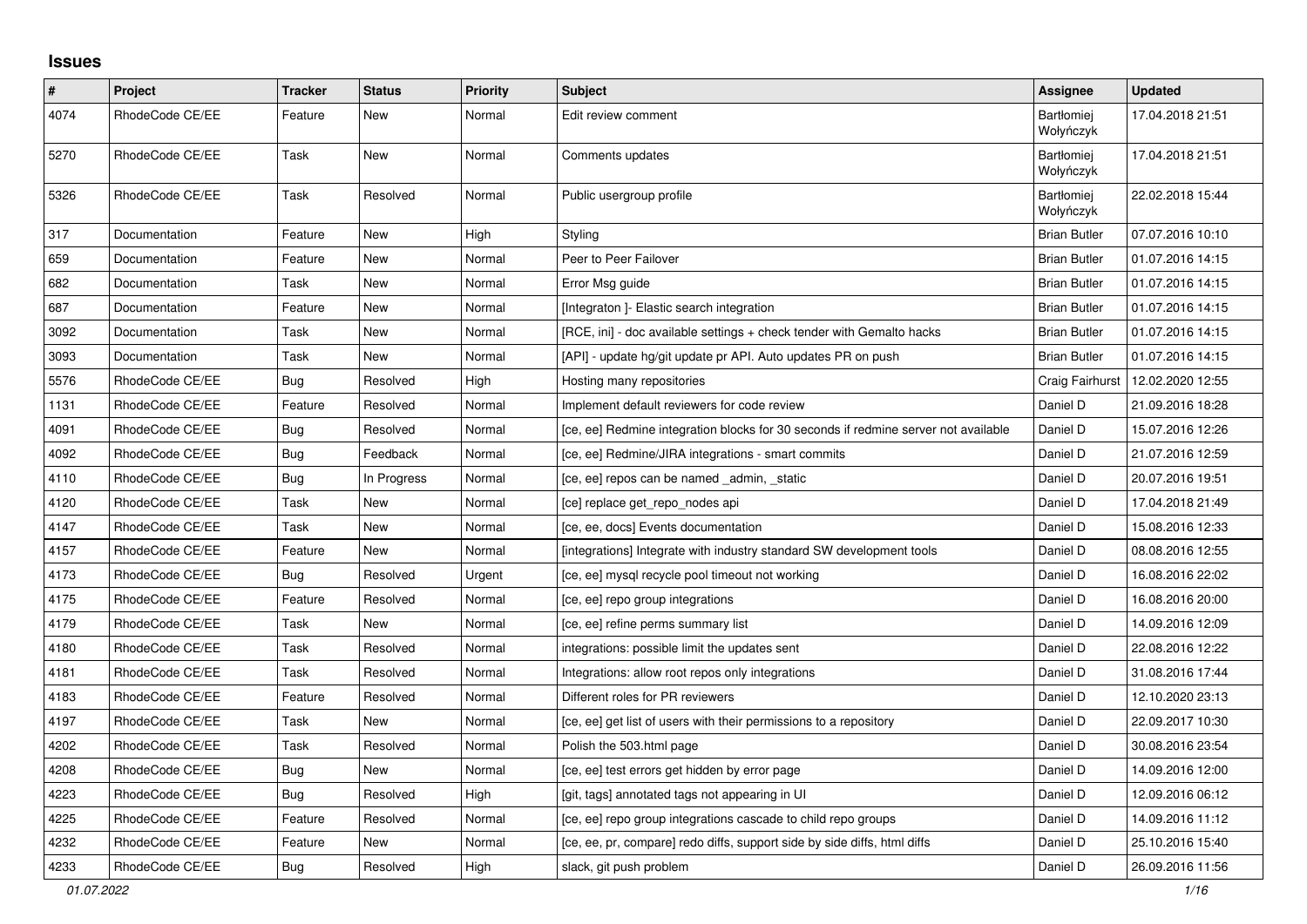| $\vert$ # | Project         | <b>Tracker</b> | <b>Status</b> | Priority | <b>Subject</b>                                                                                                       | <b>Assignee</b>      | <b>Updated</b>                   |
|-----------|-----------------|----------------|---------------|----------|----------------------------------------------------------------------------------------------------------------------|----------------------|----------------------------------|
| 4238      | RhodeCode CE/EE | Task           | Resolved      | Normal   | default reviewers updates                                                                                            | Daniel D             | 06.10.2016 14:26                 |
| 4246      | RhodeCode CE/EE | Task           | New           | Normal   | [ce, ee, vcs, git] add tests for annotated git tags                                                                  | Daniel D             | 13.02.2018 18:03                 |
| 4256      | RhodeCode CE/EE | Bug            | New           | Normal   | [ce, ee, ux] Source code highlight colors conflict with red/green inserted/deleted<br>blocks                         | Daniel D             | 03.10.2016 05:00                 |
| 4259      | RhodeCode CE/EE | Task           | Resolved      | Low      | Events, create post-create-user event                                                                                | Daniel D             | 30.01.2017 20:11                 |
| 4267      | RhodeCode CE/EE | Feature        | Resolved      | Normal   | [ce, ee] jira tracker integration wildcard project key support                                                       | Daniel D             | 10.10.2016 20:13                 |
| 4268      | RhodeCode CE/EE | <b>Bug</b>     | Resolved      | High     | [ee] default reviewers from changed lines is returning wrong values                                                  | Daniel D             | 06.10.2016 14:35                 |
| 4278      | RhodeCode CE/EE | Bug            | Resolved      | Normal   | [admin] Clicking the save button in admin -> settings -> issue tracker leads to<br>exception if no patterns entered. | Daniel D             | 18.10.2016 13:38                 |
| 4288      | RhodeCode CE/EE | Task           | Resolved      | Normal   | [ce, ee] unify controllers that use diffs                                                                            | Daniel D             | 02.08.2017 11:41                 |
| 4289      | RhodeCode CE/EE | Task           | <b>New</b>    | Low      | [ce, ee] clean up pygments lexer functions + handling                                                                | Daniel D             | 21.10.2016 14:44                 |
| 4296      | RhodeCode CE/EE | <b>Bug</b>     | Resolved      | Normal   | [ee] Can not create pull requests with reviewers.                                                                    | Daniel D             | 07.11.2016 21:17                 |
| 4311      | RhodeCode CE/EE | Task           | Resolved      | Normal   | Diffs feedback                                                                                                       | Daniel D             | 26.11.2016 14:10                 |
| 5579      | RhodeCode CE/EE | Bug            | Resolved      | Normal   | JS bug when a commit message can be parsed as a number                                                               | Daniel D             | 20.01.2020 10:04                 |
| 5581      | RhodeCode CE/EE | Feature        | Resolved      | Normal   | expose `send email` option in the HTTP API, for `comment commit` and<br>comment pull request                         | Daniel D             | 29.01.2020 11:46                 |
| 5599      | RhodeCode CE/EE | <b>Bug</b>     | Resolved      | Normal   | SVN navigation to trunk fails                                                                                        | Daniel D             | 04.04.2020 11:21                 |
| 5602      | RhodeCode CE/EE | Feature        | Resolved      | Normal   | Copy full path only copies partial                                                                                   | Daniel D             | 30.03.2020 16:04                 |
| 5604      | RhodeCode CE/EE | Bug            | Resolved      | High     | Search error on second result page                                                                                   | Daniel D             | 30.03.2020 16:01                 |
| 5606      | RhodeCode CE/EE | <b>Bug</b>     | Resolved      | High     | SVN + ssh subdirectory failure                                                                                       | Daniel D             | 09.04.2020 03:29                 |
| 5608      | RhodeCode CE/EE | <b>Bug</b>     | Resolved      | High     | svn+ssh user set incorrectly                                                                                         | Daniel D             | 31.03.2020 18:21                 |
| 5610      | RhodeCode CE/EE | Bug            | Resolved      | Normal   | Files navigation looses the at= <name> marker</name>                                                                 | Daniel D             | 03.10.2021 23:23                 |
| 5615      | RhodeCode CE/EE | Feature        | Resolved      | Normal   | Misleading message in PR diff view "File was deleted in this version"                                                | Daniel D             | 23.04.2020 17:40                 |
| 3971      | RhodeCode CE/EE | <b>Bug</b>     | Resolved      | Normal   | [ce, vcs] Merge requests/Pull requests failing due to rebase problem                                                 | Johannes<br>Bornhold | 19.07.2016 15:54                 |
| 4153      | RhodeCode CE/EE | Task           | Resolved      | Normal   | Optimize readme fetching by changing the system of readme detection                                                  | Johannes<br>Bornhold | 09.09.2016 10:17                 |
| 4199      | RhodeCode CE/EE | Bug            | Resolved      | High     | investigate: ongoing SSL problems when switching to 4.X from 3.X                                                     | Johannes<br>Bornhold | 15.09.2016 13:14                 |
| 3488      | RhodeCode CE/EE | <b>Bug</b>     | Resolved      | Normal   | [frontend, styling] update icon font                                                                                 |                      | Lisa Quatmann   04.10.2016 13:27 |
| 4121      | RhodeCode CE/EE | Bug            | Resolved      | Normal   | [ce, ee] server announcement has extra margin                                                                        |                      | Lisa Quatmann   26.09.2016 14:00 |
| 4194      | RhodeCode CE/EE | Task           | Resolved      | Normal   | move syn http backend out of labs into a real VCS settings                                                           | Lisa Quatmann        | 14.09.2016 23:16                 |
| 4224      | RhodeCode CE/EE | Bug            | Resolved      | Normal   | [docs] update docs re: removing old instances when switching editions                                                | Lisa Quatmann        | 11.10.2016 15:36                 |
| 4254      | RhodeCode CE/EE | Bug            | Resolved      | Normal   | [frontend] 500 Internal Server Error with i18n-ed pages                                                              |                      | Lisa Quatmann   30.09.2016 14:38 |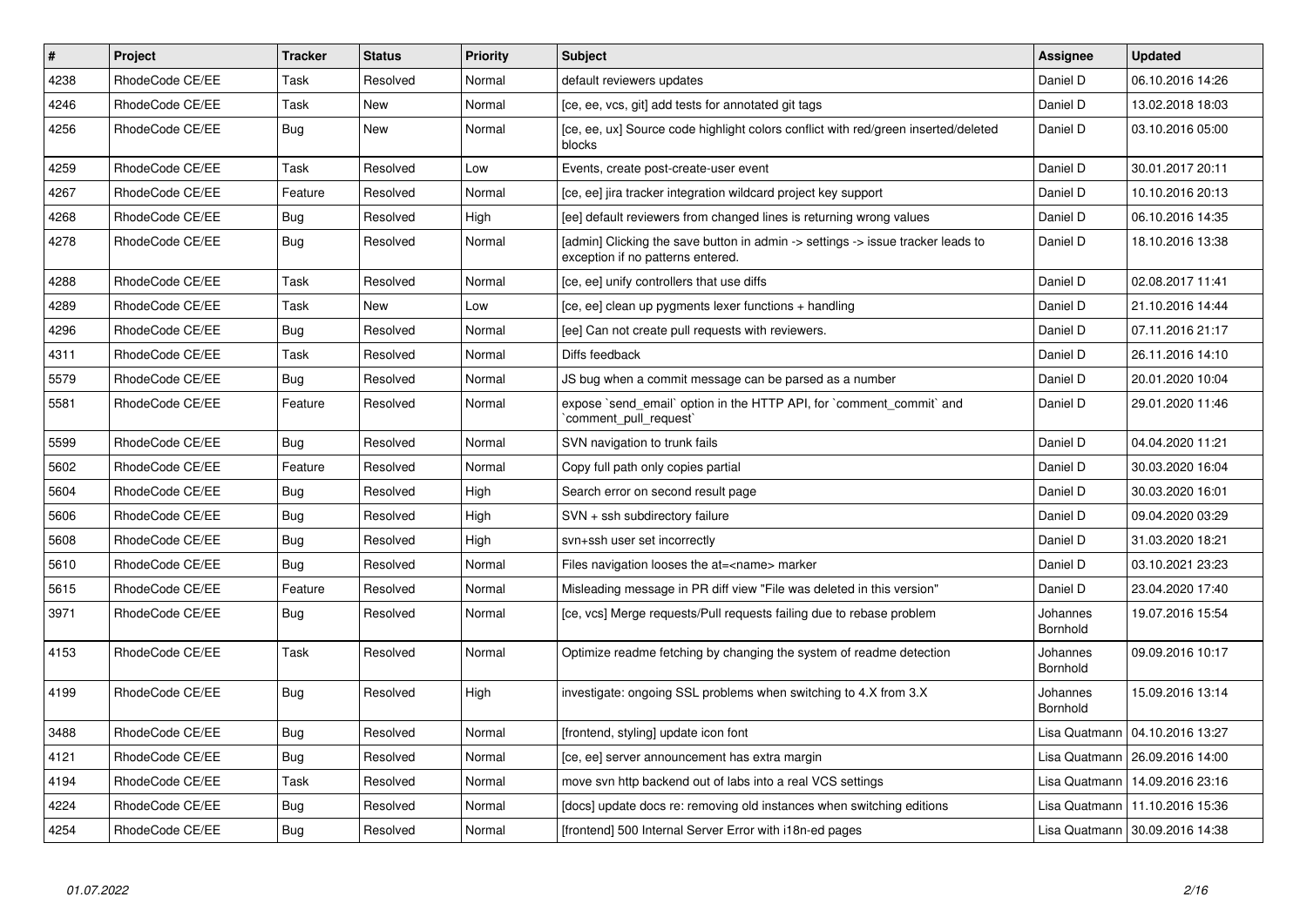| $\vert$ # | Project         | <b>Tracker</b> | <b>Status</b> | <b>Priority</b> | Subject                                                                               | <b>Assignee</b>              | <b>Updated</b>   |
|-----------|-----------------|----------------|---------------|-----------------|---------------------------------------------------------------------------------------|------------------------------|------------------|
| 3454      | RhodeCode CE/EE | Task           | Feedback      | Normal          | [ce/ee] visually differentiate the two editions                                       | Marcin<br>Kuzminski<br>[CTO] | 10.08.2016 03:30 |
| 3483      | RhodeCode CE/EE | <b>Bug</b>     | New           | Normal          | oauth: disable 3rd party registration if RhodeCode registration is disabled           | Marcin<br>Kuzminski<br>[CTO] | 13.04.2016 12:13 |
| 3549      | RhodeCode CE/EE | <b>Bug</b>     | Resolved      | Normal          | [4.0.0 regression], file source links use last commit id instead of current commit id | Marcin<br>Kuzminski<br>[CTO] | 21.04.2016 16:10 |
| 3556      | RhodeCode CE/EE | Task           | Resolved      | Normal          | Disable and rename initial_repo_scan flag                                             | Marcin<br>Kuzminski<br>[CTO] | 22.04.2016 14:33 |
| 4000      | RhodeCode CE/EE | Feature        | New           | Normal          | Make compare more functional                                                          | Marcin<br>Kuzminski<br>[CTO] | 18.11.2017 19:11 |
| 4035      | RhodeCode CE/EE | <b>Bug</b>     | In Progress   | Normal          | failed to create whoosh index                                                         | Marcin<br>Kuzminski<br>[CTO] | 06.07.2016 00:04 |
| 4036      | RhodeCode CE/EE | <b>Bug</b>     | Resolved      | Normal          | encrypted clone_uri can throw unicodeerror after key change                           | Marcin<br>Kuzminski<br>[CTO] | 27.06.2016 19:38 |
| 4065      | RhodeCode CE/EE | Bug            | Resolved      | Normal          | [ux, login] 404 on login after comment attempt                                        | Marcin<br>Kuzminski<br>[CTO] | 04.07.2016 00:40 |
| 4155      | RhodeCode CE/EE | <b>Bug</b>     | Resolved      | Low             | Date of Last Change is not displayed correctly                                        | Marcin<br>Kuzminski<br>[CTO] | 21.01.2020 02:20 |
| 4178      | RhodeCode CE/EE | <b>Bug</b>     | Resolved      | Normal          | RhodeCode EE OVA VM wont run on a ESX 6.0 host                                        | Marcin<br>Kuzminski<br>[CTO] | 15.09.2016 13:25 |
| 4184      | RhodeCode CE/EE | <b>Bug</b>     | Resolved      | High            | fix content INT overflow bug                                                          | Marcin<br>Kuzminski<br>[CTO] | 23.08.2016 10:31 |
| 4193      | RhodeCode CE/EE | Feature        | In Progress   | Normal          | Improve Filter Functionality in the Change Log                                        | Marcin<br>Kuzminski<br>[CTO] | 22.09.2017 10:25 |
| 4211      | RhodeCode CE/EE | Feature        | Resolved      | Normal          | [ce, ee] increase webhook flexibility                                                 | Marcin<br>Kuzminski<br>[CTO] | 20.06.2022 10:55 |
| 4213      | RhodeCode CE/EE | Feature        | New           | High            | Embed PostgreSQL database                                                             | Marcin<br>Kuzminski<br>[CTO] | 03.09.2016 23:45 |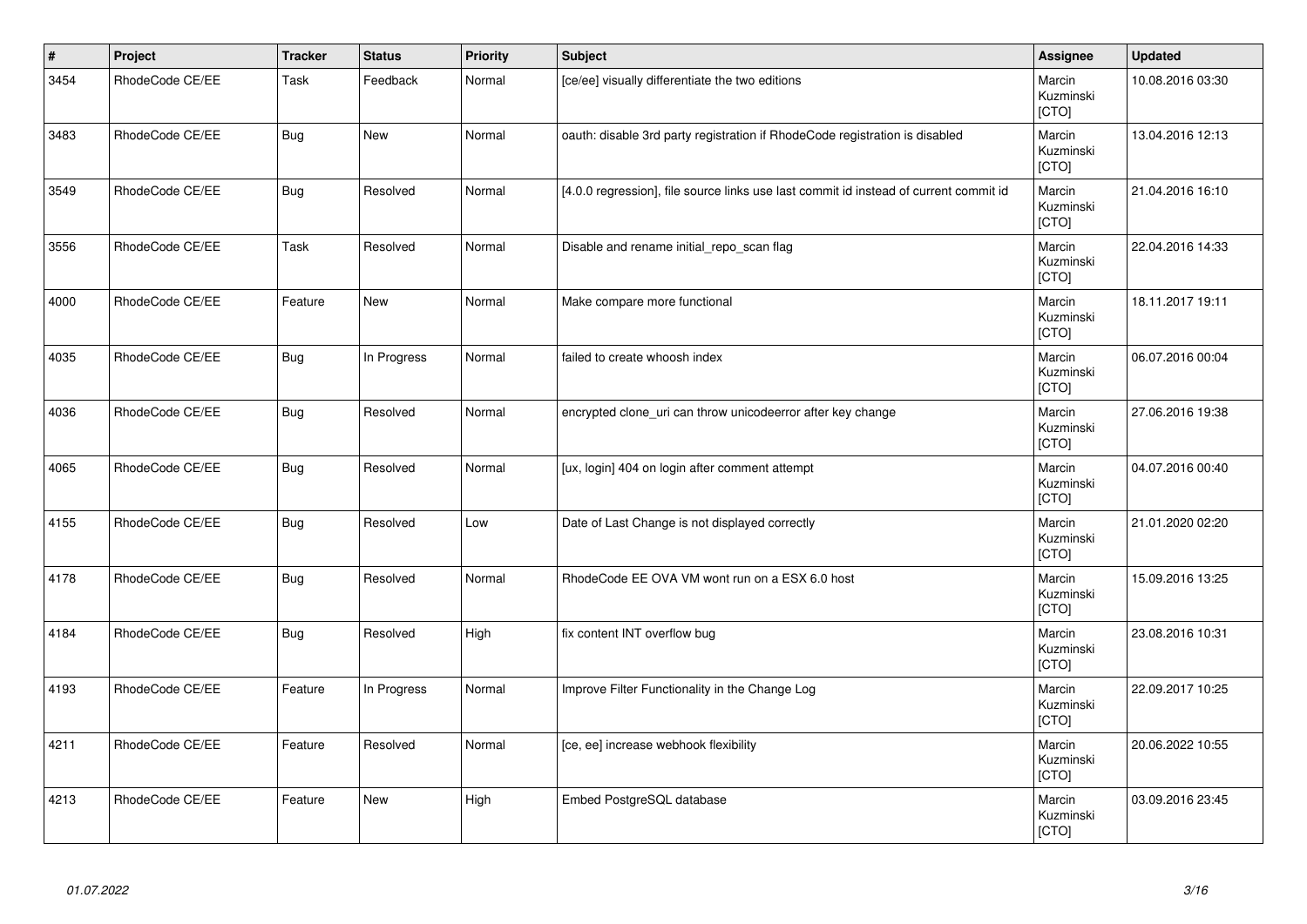| $\vert$ # | Project         | <b>Tracker</b> | <b>Status</b> | <b>Priority</b> | Subject                                                                                            | Assignee                     | <b>Updated</b>   |
|-----------|-----------------|----------------|---------------|-----------------|----------------------------------------------------------------------------------------------------|------------------------------|------------------|
| 4219      | RhodeCode CE/EE | Feature        | Resolved      | Normal          | [ce, ee] Add mandatory reviewers for pull requests                                                 | Marcin<br>Kuzminski<br>[CTO] | 20.06.2017 15:23 |
| 4245      | RhodeCode CE/EE | Task           | Resolved      | Normal          | Convert control command to use http mode by default                                                | Marcin<br>Kuzminski<br>[CTO] | 14.10.2016 16:13 |
| 4250      | RhodeCode CE/EE | Bug            | Resolved      | Normal          | Adding a reviewer into existing PR doesn't set a reason.                                           | Marcin<br>Kuzminski<br>[CTO] | 07.10.2016 20:05 |
| 4276      | RhodeCode CE/EE | <b>Bug</b>     | Resolved      | Normal          | System info page uses mercurial/git versions from RhodeCode instead of VCSServer                   | Marcin<br>Kuzminski<br>[CTO] | 14.11.2016 21:19 |
| 4281      | RhodeCode CE/EE | Task           | Resolved      | Normal          | Fix docs on To `increase database performance`                                                     | Marcin<br>Kuzminski<br>[CTO] | 18.10.2016 16:39 |
| 4282      | RhodeCode CE/EE | Task           | Resolved      | Normal          | Add inode limit together with disk usage                                                           | Marcin<br>Kuzminski<br>[CTO] | 19.10.2016 12:18 |
| 4297      | RhodeCode CE/EE | Task           | Resolved      | Normal          | redo the my-pull-requests page to use the datagrid                                                 | Marcin<br>Kuzminski<br>[CTO] | 01.11.2016 09:31 |
| 4670      | RhodeCode CE/EE | Task           | Resolved      | Normal          | Release 4.5.1                                                                                      | Marcin<br>Kuzminski<br>[CTO] | 06.12.2016 21:13 |
| 5150      | RhodeCode CE/EE | Task           | Resolved      | Normal          | Password reset promts in my account should be hidden in accounts that are not of<br>type rhodecode | Marcin<br>Kuzminski<br>[CTO] | 02.01.2017 16:34 |
| 5257      | RhodeCode CE/EE | <b>Bug</b>     | <b>New</b>    | Normal          | Git repository with big binary file provokes error and strange behavior/memory leak<br>of RH.      | Marcin<br>Kuzminski<br>[CTO] | 23.03.2017 22:02 |
| 5382      | RhodeCode CE/EE | Feature        | <b>New</b>    | Normal          | Support for repository aliases                                                                     | Marcin<br>Kuzminski<br>[CTO] | 04.09.2017 15:17 |
| 5386      | RhodeCode CE/EE | Task           | Resolved      | Normal          | Increase security for Email Change                                                                 | Marcin<br>Kuzminski<br>[CTO] | 17.02.2018 17:29 |
| 5441      | RhodeCode CE/EE | Feature        | <b>New</b>    | Low             | Some files not parsed as XML files                                                                 | Marcin<br>Kuzminski<br>[CTO] | 12.06.2018 12:23 |
| 5442      | RhodeCode CE/EE | Feature        | Resolved      | Low             | Preview of Jupyter notebooks                                                                       | Marcin<br>Kuzminski<br>[CTO] | 16.01.2019 16:33 |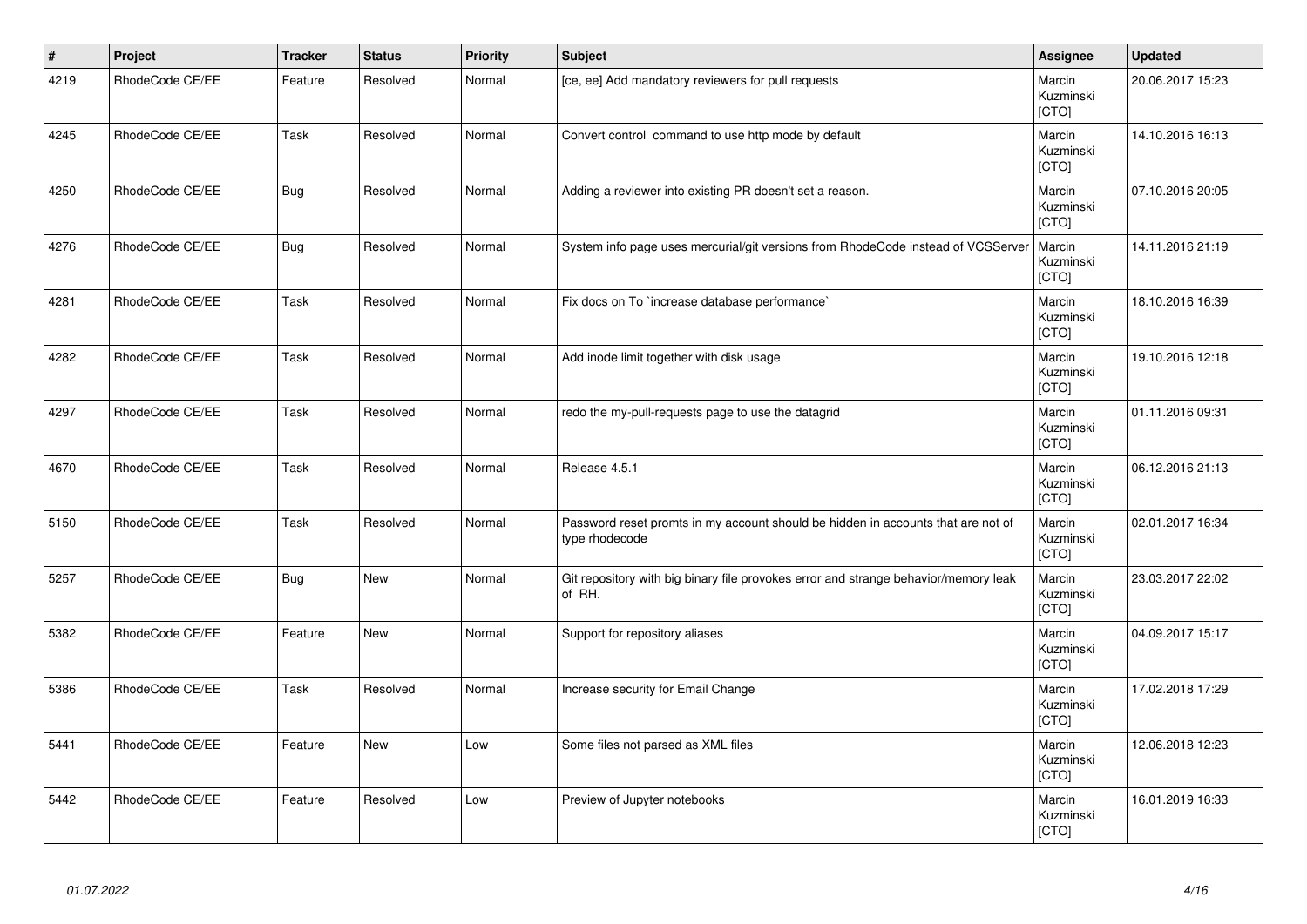| $\pmb{\#}$ | Project              | Tracker    | <b>Status</b> | <b>Priority</b> | <b>Subject</b>                                                                                       | Assignee                     | <b>Updated</b>                    |
|------------|----------------------|------------|---------------|-----------------|------------------------------------------------------------------------------------------------------|------------------------------|-----------------------------------|
| 5653       | RhodeCode CE/EE      | Feature    | New           | Normal          | Extend SSH clone to support cloning by repo id.                                                      | Marcin<br>Kuzminski<br>[CTO] | 17.02.2021 12:58                  |
| 4052       | RhodeCode Appenlight | Task       | New           | Normal          | release fixes                                                                                        | <b>Marcin Lulek</b>          | 29.06.2016 12:14                  |
| 4234       | RhodeCode CE/EE      | Task       | <b>New</b>    | Normal          | prepare and test RhodeCode VM image for AWS                                                          | Marcin Lulek                 | 11.07.2017 13:32                  |
| 4269       | RhodeCode CE/EE      | Support    | Resolved      | Normal          | Allow flash messages to be permanently surpressed                                                    | Marcin Lulek                 | 14.10.2016 12:46                  |
| 5587       | RhodeCode CE/EE      | Bug        | Resolved      | Normal          | Broken metatags in 4.18.1                                                                            | <b>Marcin Lulek</b>          | 29.01.2020 11:46                  |
| 1055       | RhodeCode CE/EE      | Feature    | Resolved      | Normal          | [pr, vcs] Expose the shadow repository of a pull request                                             | Martin<br>Bornhold           | 26.10.2016 10:33                  |
| 3950       | RhodeCode CE/EE      | Bug        | Resolved      | Normal          | [ce, ee] trying to merge pr against a deleted branch/bookmark breaks the pr page                     | Martin<br>Bornhold           | 27.10.2016 16:12                  |
| 4203       | RhodeCode CE/EE      | Task       | Resolved      | Normal          | Get rid of svn.proxy.parent_path_root, and replace it with reading storage location<br>from Database | Martin<br>Bornhold           | 22.09.2016 14:31                  |
| 4237       | RhodeCode CE/EE      | Task       | Resolved      | Normal          | Enable HTTP support                                                                                  | Martin<br>Bornhold           | 12.10.2016 11:51                  |
| 4243       | RhodeCode CE/EE      | Support    | Resolved      | High            | Gist visibility update?                                                                              | Martin<br>Bornhold           | 27.09.2016 06:40                  |
| 4244       | RhodeCode CE/EE      | Support    | Resolved      | Normal          | mod_dav_svn template error when using auth_realm with spaces in it                                   | Martin<br>Bornhold           | 28.09.2016 12:07                  |
| 4247       | RhodeCode CE/EE      | Bug        | Resolved      | Normal          | [vcs] Using current time as timestamp during archive creating leads to changing<br>hashes            | Martin<br>Bornhold           | 28.09.2016 12:07                  |
| 4251       | RhodeCode CE/EE      | Task       | Feedback      | High            | [customer] Pull request with subrepos                                                                | Martin<br>Bornhold           | 10.11.2016 17:52                  |
| 4271       | RhodeCode CE/EE      | Bug        | Resolved      | Normal          | Browsing new repository groups via SVN issue                                                         | Martin<br>Bornhold           | 19.10.2016 11:11                  |
| 4273       | RhodeCode CE/EE      | Bug        | Resolved      | Urgent          | GIT executable not seen by vcsserver                                                                 | Martin<br>Bornhold           | 13.10.2016 15:45                  |
| 4277       | RhodeCode CE/EE      | Bug        | Resolved      | Normal          | [frontend] System info page does not work correctly in safari.                                       | Martin<br>Bornhold           | 04.11.2016 12:08                  |
| 4279       | RhodeCode CE/EE      | Bug        | Resolved      | Normal          | re-captcha validation is broken                                                                      | Martin<br>Bornhold           | 26.10.2016 22:27                  |
| 5368       | RhodeCode CE/EE      | Feature    | Resolved      | Normal          | Mercurial: Close branch before merging it                                                            |                              | Mathieu Cantin   21.01.2020 02:11 |
| 3372       | RhodeCode CE/EE      | Bug        | In Progress   | High            | [Idap, groups] Customer gets an empty list of groups                                                 | Mikhail<br>Chernykh          | 08.06.2016 11:32                  |
| 5548       | RhodeCode CE/EE      | Feature    | New           | Normal          | Initial Search API                                                                                   | Peter Colledge               | 07.07.2019 22:21                  |
| 5516       | RhodeCode CE/EE      | Support    | Resolved      | High            | Cannot log into RhodeCode                                                                            | Thierry<br>Wynsdau           | 28.05.2020 20:28                  |
| 5523       | RhodeCode CE/EE      | <b>Bug</b> | Resolved      | High            | user from AD is asked to change his password when logs in.                                           | Thierry<br>Wynsdau           | 28.05.2020 20:28                  |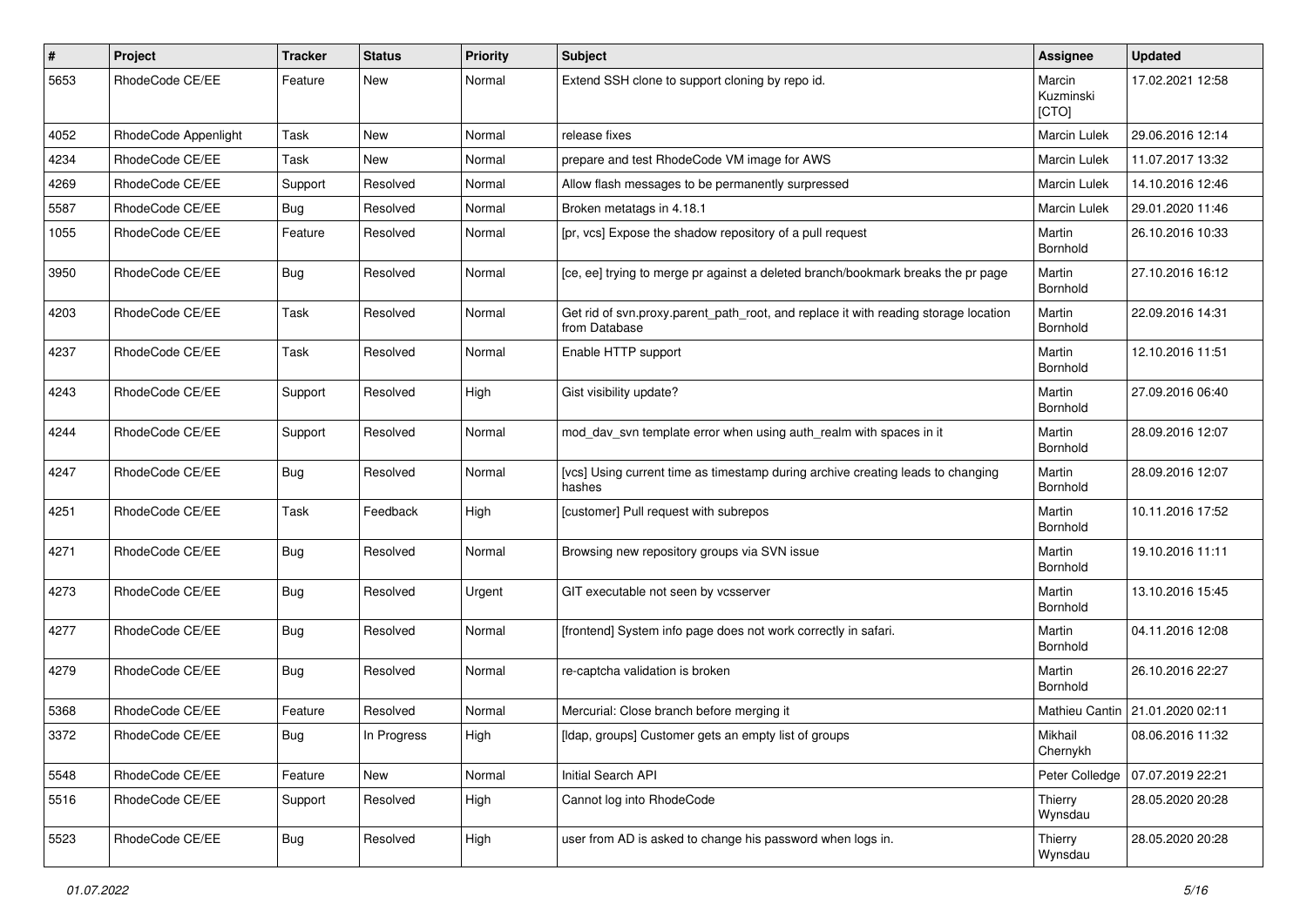| $\pmb{\#}$ | Project         | <b>Tracker</b> | <b>Status</b> | <b>Priority</b> | <b>Subject</b>                                                                                | <b>Assignee</b>    | <b>Updated</b>   |
|------------|-----------------|----------------|---------------|-----------------|-----------------------------------------------------------------------------------------------|--------------------|------------------|
| 5553       | RhodeCode CE/EE | Bug            | New           | Normal          | Exceptions Tracker - Exception ID: 140095575901360 after upgrade to the lastes<br>version     | Thierry<br>Wynsdau | 10.07.2019 10:33 |
| 148        | RhodeCode CE/EE | Feature        | <b>New</b>    | Normal          | [comments] Add per file and multiline comments in a changeset                                 |                    | 25.05.2016 10:20 |
| 737        | Documentation   | Task           | New           | Normal          | What is an extra field and how do you add it?                                                 |                    | 01.07.2016 14:15 |
| 1404       | RhodeCode CE/EE | Bug            | Resolved      | Normal          | clone of really huge git repo (4gb) causes pyro to explode                                    |                    | 07.02.2017 14:52 |
| 1457       | RhodeCode CE/EE | Feature        | <b>New</b>    | Normal          | add allow permissions inheritance on repo groups                                              |                    | 22.09.2017 10:27 |
| 2264       | RhodeCode CE/EE | Bug            | Resolved      | Normal          | New user password change doesn't actually require a password change.                          |                    | 12.08.2016 16:01 |
| 2539       | RhodeCode CE/EE | Feature        | Feedback      | Normal          | Recursive deletion of resources                                                               |                    | 20.04.2016 08:52 |
| 2744       | RhodeCode CE/EE | Task           | Resolved      | Normal          | Deprecating Internet Explorer                                                                 |                    | 06.07.2016 12:04 |
| 2817       | RhodeCode CE/EE | Feature        | Resolved      | Normal          | Make largefiles downloadable from the interface                                               |                    | 27.03.2017 14:04 |
| 2844       | RhodeCode CE/EE | Task           | New           | Normal          | Update Bcrypt to a maintained version                                                         |                    | 17.02.2018 20:37 |
| 2882       | RhodeCode CE/EE | Feature        | New           | Normal          | Bulk comment submit                                                                           |                    | 17.03.2016 17:50 |
| 2944       | RhodeCode CE/EE | <b>Task</b>    | <b>New</b>    | Normal          | Bump gunicorn to 19.4 version                                                                 |                    | 17.03.2016 12:58 |
| 3022       | RhodeCode CE/EE | Bug            | New           | Normal          | SVN support with repositories groups                                                          |                    | 26.07.2016 18:25 |
| 3239       | RhodeCode CE/EE | Task           | Resolved      | Normal          | Catch all route for repo page or repo group page is always executing checks for<br>every page |                    | 21.04.2016 11:30 |
| 3250       | RhodeCode CE/EE | Bug            | <b>New</b>    | Normal          | Posting a comment message is very slow !                                                      |                    | 17.03.2016 12:57 |
| 3260       | RhodeCode CE/EE | Task           | <b>New</b>    | Normal          | api: expose get_repo_node method                                                              |                    | 17.03.2016 12:56 |
| 3261       | RhodeCode CE/EE | Task           | New           | Normal          | mousetrap.js bump to latest 1.5.X version                                                     |                    | 17.03.2016 12:52 |
| 3332       | RhodeCode CE/EE | Support        | New           | Normal          | LDAP settings page: Add button "test connection"                                              |                    | 17.03.2016 10:23 |
| 3333       | RhodeCode Tools | <b>Task</b>    | <b>New</b>    | Normal          | Create rhodecode-tools backup command for backup of RhodeCode Enterprise                      |                    | 17.03.2016 12:43 |
| 3334       | RhodeCode CE/EE | Bug            | New           | Normal          | Attempt to edit .coveragerc through the online file editor                                    |                    | 17.03.2016 13:49 |
| 3351       | RhodeCode CE/EE | <b>Bug</b>     | <b>New</b>    | Normal          | Duplicate IP whitelist entry shows error flash                                                |                    | 21.03.2016 15:54 |
| 3357       | RhodeCode CE/EE | Bug            | Resolved      | Normal          | switch to sometimes fails to load files metadata                                              |                    | 30.03.2016 10:56 |
| 3362       | RhodeCode CE/EE | Task           | New           | Normal          | auth-plugins, indicate visually that plugin is turned on but NOT enabled                      |                    | 22.03.2016 19:03 |
| 3364       | RhodeCode CE/EE | Support        | New           | High            | Allow Specifying the Commit Message for Pull Request Merges                                   |                    | 17.04.2018 21:51 |
| 3373       | RhodeCode CE/EE | Feature        | New           | Normal          | Allow to create Bookmarks and Branches from UI                                                |                    | 05.04.2016 09:21 |
| 3376       | RhodeCode CE/EE | Task           | New           | Normal          | Repo action plugins                                                                           |                    | 24.03.2016 15:21 |
| 3377       | RhodeCode CE/EE | Task           | New           | Normal          | extra fields types extensions                                                                 |                    | 24.03.2016 15:23 |
| 3382       | RhodeCode CE/EE | Bug            | New           | Normal          | download superrepo with subrepos                                                              |                    | 25.03.2016 01:30 |
| 3440       | RhodeCode CE/EE | Feature        | New           | Normal          | [design, ux] mock-up user interface for adding a branch/bookmark                              |                    | 05.04.2016 09:21 |
| 3441       | RhodeCode CE/EE | Bug            | New           | Normal          | [ux] clicking on line in file view scrolls to that line                                       |                    | 05.04.2016 13:35 |
| 3455       | RhodeCode CE/EE | Feature        | New           | Normal          | [ux] commit message search should render entire commit message                                |                    | 07.04.2016 17:50 |
| 3460       | RhodeCode CE/EE | Feature        | New           | Normal          | [ux, frontend] hide "show more" button when there is nothing more to show                     |                    | 11.04.2016 13:37 |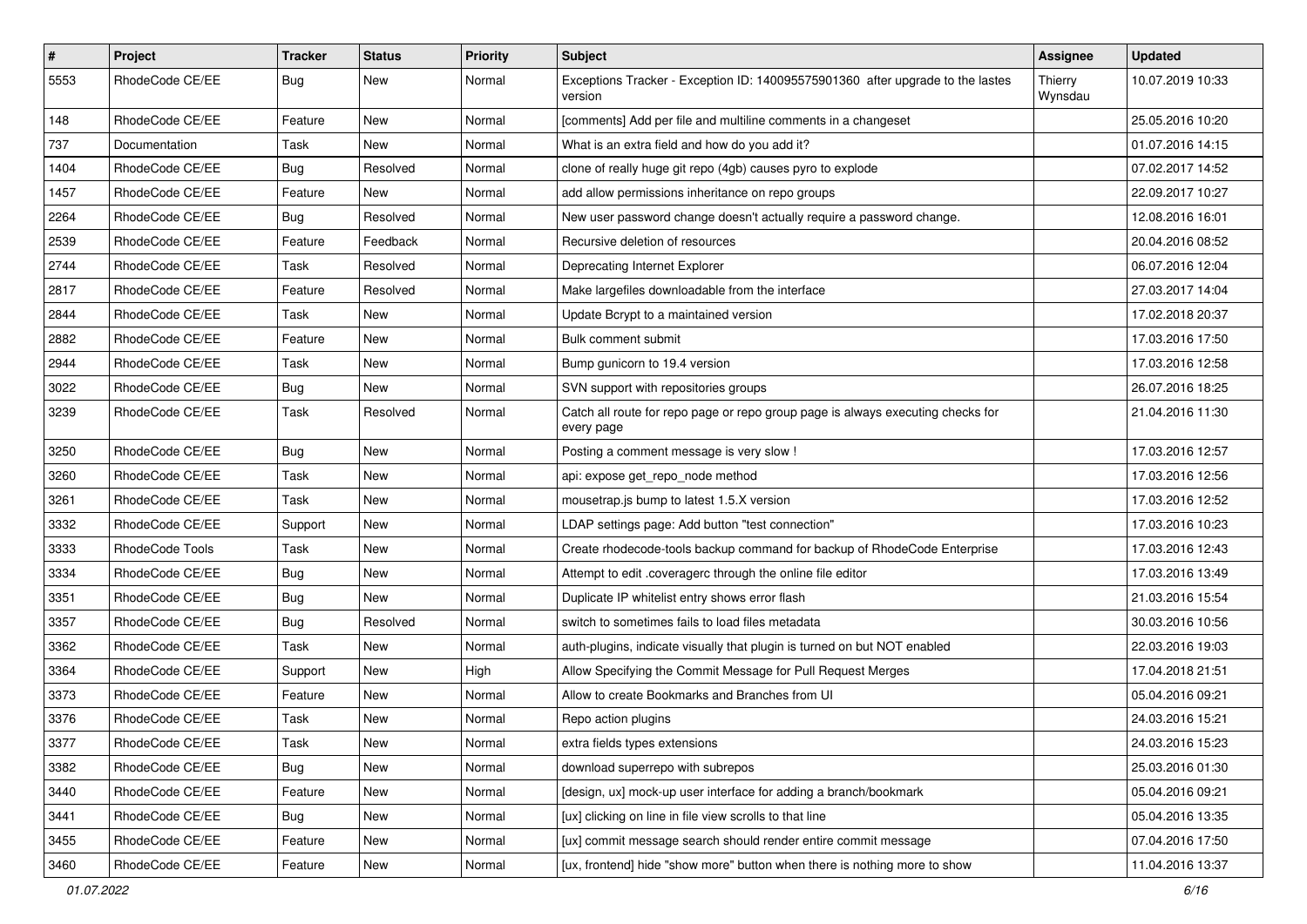| $\vert$ # | Project              | Tracker    | <b>Status</b> | <b>Priority</b> | <b>Subject</b>                                                                          | <b>Assignee</b> | <b>Updated</b>   |
|-----------|----------------------|------------|---------------|-----------------|-----------------------------------------------------------------------------------------|-----------------|------------------|
| 3472      | RhodeCode CE/EE      | Feature    | New           | Normal          | Expose unified hooks that can be used in SSH backend                                    |                 | 14.04.2016 17:54 |
| 3484      | RhodeCode CE/EE      | Task       | New           | Normal          | oauth: reduce required permissions for 3rd party                                        |                 | 13.04.2016 12:33 |
| 3486      | RhodeCode CE/EE      | Feature    | New           | Normal          | expose origin of permission in perm dict for users                                      |                 | 06.06.2016 10:54 |
| 3504      | RhodeCode CE/EE      | Task       | In Progress   | Normal          | [routing] Move static assets under a common prefix                                      |                 | 19.07.2016 12:27 |
| 3555      | RhodeCode CE/EE      | <b>Bug</b> | Resolved      | Normal          | Then disabled repo location change the panel should explicitly state that it's disabled |                 | 25.04.2016 10:34 |
| 3615      | RhodeCode CE/EE      | Bug        | New           | Low             | (OperationalError) too many SQL variables on admin journal page                         |                 | 06.05.2016 11:45 |
| 3922      | RhodeCode CE/EE      | Bug        | New           | Normal          | svn backend returns different diff to git/hg backends                                   |                 | 11.05.2016 14:29 |
| 3923      | RhodeCode CE/EE      | <b>Bug</b> | New           | Normal          | odd exception on running internal-code                                                  |                 | 09.08.2016 10:54 |
| 3939      | RhodeCode CE/EE      | <b>Bug</b> | New           | Normal          | [ux] changelog filter blank after going back in browser                                 |                 | 18.05.2016 14:50 |
| 3956      | RhodeCode CE/EE      | Bug        | New           | Normal          | [ce] - svn commit with all 'None' properties (author, message, etc.)                    |                 | 23.05.2016 17:22 |
| 3963      | RhodeCode CE/EE      | Bug        | New           | Normal          | [ce] Getting a newly added repo via remap/rescan via api gives no data                  |                 | 27.05.2016 05:02 |
| 3967      | RhodeCode CE/EE      | Support    | In Progress   | Normal          | Server 500 error                                                                        |                 | 11.08.2016 13:39 |
| 3977      | RhodeCode CE/EE      | Feature    | <b>New</b>    | Normal          | Wiki                                                                                    |                 | 05.06.2016 21:11 |
| 3978      | RhodeCode CE/EE      | Feature    | New           | Normal          | Add bug tracker                                                                         |                 | 05.06.2016 21:20 |
| 3979      | RhodeCode CE/EE      | Feature    | New           | Normal          | Add kanban board                                                                        |                 | 05.06.2016 21:20 |
| 3980      | RhodeCode CE/EE      | Feature    | New           | Normal          | Add CI engine                                                                           |                 | 05.06.2016 21:32 |
| 3981      | RhodeCode CE/EE      | Feature    | Resolved      | Normal          | Add cloud hosting like Gitlab, GitHub                                                   |                 | 02.03.2020 09:14 |
| 3986      | RhodeCode Appenlight | Bug        | New           | Normal          | table headers should be left aligned                                                    |                 | 07.06.2016 11:53 |
| 3987      | RhodeCode Appenlight | Bug        | New           | Normal          | adjust footer so it's consistent with the website footer                                |                 | 15.06.2016 10:20 |
| 3989      | RhodeCode Appenlight | Bug        | Resolved      | Normal          | even up report spacing                                                                  |                 | 21.06.2016 18:55 |
| 3990      | RhodeCode Appenlight | <b>Bug</b> | New           | Normal          | some dashboard builder buttons are up against fields                                    |                 | 07.06.2016 12:01 |
| 3991      | RhodeCode Appenlight | <b>Bug</b> | Resolved      | Normal          | report logs need upper margin                                                           |                 | 21.06.2016 18:55 |
| 3994      | RhodeCode Appenlight | Bug        | New           | Normal          | during setup, user is given option to make admin account even if one does not exist     |                 | 08.06.2016 12:44 |
| 3999      | RhodeCode CE/EE      | Feature    | Resolved      | Normal          | Add `send account information` to user creation page                                    |                 | 28.06.2016 15:22 |
| 4003      | RhodeCode CE/EE      | Task       | Resolved      | Normal          | User personal repository groups improvements                                            |                 | 07.11.2016 16:12 |
| 4017      | RhodeCode Appenlight | Feature    | New           | Low             | application logos need help                                                             |                 | 14.06.2016 11:52 |
| 4040      | RhodeCode CE/EE      | Bug        | New           | Low             | [ce, ee] logout when logged out causes 403 Cross-site request forgery detected          |                 | 23.06.2016 13:40 |
| 4044      | RhodeCode CE/EE      | Feature    | Resolved      | Normal          | Branch permissions                                                                      |                 | 30.08.2018 09:48 |
| 4045      | RhodeCode CE/EE      | Task       | New           | Normal          | File permissions                                                                        |                 | 17.04.2018 21:49 |
| 4051      | RhodeCode CE/EE      | Task       | New           | Normal          | [ux, renderering] Consistent formatting on text fields.                                 |                 | 22.09.2017 10:27 |
| 4056      | RhodeCode Appenlight | Feature    | New           | Normal          | Optionally allow to filter graphs per machine in dashboard                              |                 | 30.06.2016 15:12 |
| 4057      | RhodeCode Appenlight | Feature    | New           | Normal          | Negation option for search filter                                                       |                 | 30.06.2016 15:12 |
| 4059      | RhodeCode Appenlight | Feature    | New           | Normal          | Server Monitoring                                                                       |                 | 30.06.2016 15:15 |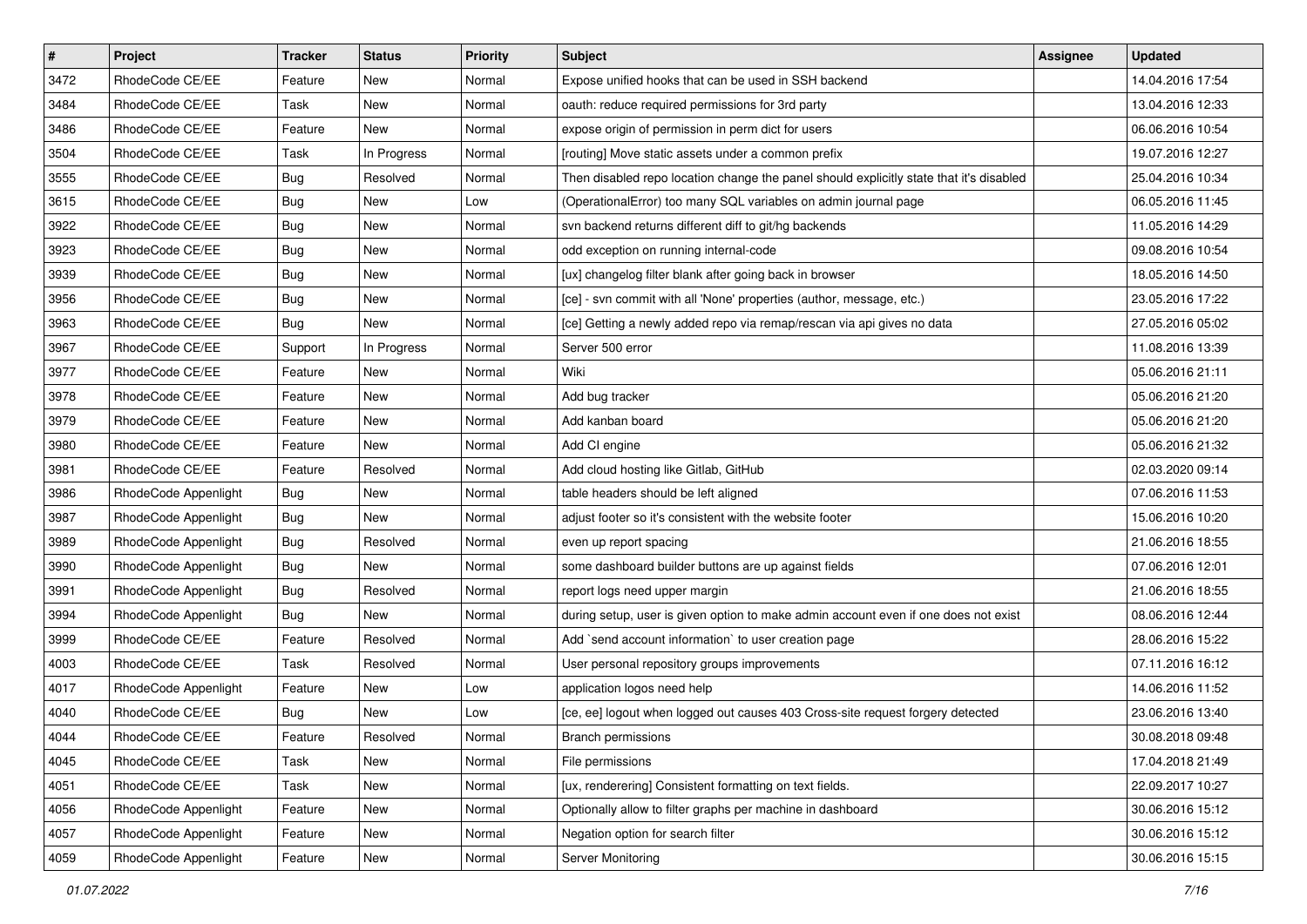| $\vert$ # | Project              | Tracker    | <b>Status</b> | <b>Priority</b> | <b>Subject</b>                                                                                                     | Assignee | <b>Updated</b>   |
|-----------|----------------------|------------|---------------|-----------------|--------------------------------------------------------------------------------------------------------------------|----------|------------------|
| 4060      | RhodeCode Appenlight | Feature    | New           | Normal          | Replayable requests                                                                                                |          | 30.06.2016 15:15 |
| 4061      | RhodeCode Appenlight | Feature    | <b>New</b>    | Normal          | Timezone for applications                                                                                          |          | 30.06.2016 15:16 |
| 4062      | RhodeCode Appenlight | Feature    | New           | Normal          | A way to see browser breakdown for an error                                                                        |          | 30.06.2016 15:16 |
| 4063      | RhodeCode Appenlight | Feature    | New           | Normal          | add option to specify custom value in dashboard select                                                             |          | 30.06.2016 15:17 |
| 4064      | RhodeCode Appenlight | Feature    | New           | Normal          | Create a multiple action feature for Reports and Logs lists                                                        |          | 30.06.2016 15:18 |
| 4071      | RhodeCode Appenlight | Feature    | New           | Normal          | Allow for easy out-out of assigned permissions                                                                     |          | 05.07.2016 10:14 |
| 4081      | RhodeCode CE/EE      | Support    | Resolved      | Normal          | Receiving server 500 error when trying to clone repo from windows client using<br>eclipse                          |          | 12.07.2016 14:30 |
| 4089      | RhodeCode CE/EE      | <b>Bug</b> | Resolved      | Normal          | svn repository does not exist                                                                                      |          | 12.06.2018 12:29 |
| 4090      | RhodeCode CE/EE      | <b>Bug</b> | Resolved      | Normal          | test ticket                                                                                                        |          | 09.03.2021 20:39 |
| 4108      | RhodeCode CE/EE      | Task       | Resolved      | Normal          | Release 4.2.2                                                                                                      |          | 14.10.2016 13:08 |
| 4109      | RhodeCode CE/EE      | Bug        | New           | Normal          | [files] The "switch to commit" widget is broken after using browser back button                                    |          | 17.04.2018 21:50 |
| 4116      | RhodeCode CE/EE      | <b>Bug</b> | New           | High            | [ee] Starting EE or running paster commands like setup-rhodecode does not work<br>without setting LC_ALL properly. |          | 18.08.2016 21:03 |
| 4140      | RhodeCode CE/EE      | Task       | Resolved      | Normal          | Check middleware chain status, and Verify that special middleware is catching<br>exceptions correctly              |          | 23.08.2016 12:13 |
| 4144      | RhodeCode CE/EE      | Feature    | <b>New</b>    | Normal          | [ux] improve enable/disable of notifications                                                                       |          | 02.08.2016 17:19 |
| 4151      | RhodeCode CE/EE      | Task       | Resolved      | Normal          | [packaging] Subversion to current 1.9.X                                                                            |          | 09.09.2016 10:18 |
| 4154      | RhodeCode CE/EE      | Bug        | New           | Low             | [ce, ee] user register via github captcha                                                                          |          | 05.08.2016 22:51 |
| 4163      | RhodeCode CE/EE      | Task       | New           | Normal          | [ce, ee] celery refactor + upgrade                                                                                 |          | 15.08.2016 12:32 |
| 4166      | RhodeCode CE/EE      | <b>Bug</b> | Resolved      | Urgent          | [ce] Rhodecode crashing after MySQL error                                                                          |          | 23.08.2016 23:35 |
| 4169      | RhodeCode CE/EE      | Task       | Resolved      | Normal          | re-architecture celery support                                                                                     |          | 17.11.2017 19:21 |
| 4182      | RhodeCode CE/EE      | Feature    | New           | Normal          | add direct link from notification to corresponding PR                                                              |          | 19.08.2016 12:35 |
| 4188      | RhodeCode CE/EE      | Bug        | New           | Normal          | [tests, svn] changeset tests produce different results for svn                                                     |          | 22.08.2016 09:54 |
| 4189      | RhodeCode CE/EE      | <b>Bug</b> | New           | Normal          | [tests, git] count of commit ids is different for git than hg when comparing remote                                |          | 22.08.2016 12:34 |
| 4190      | RhodeCode CE/EE      | <b>Bug</b> | New           | Normal          | [tests] fix or remove rst xss inline test                                                                          |          | 22.08.2016 12:15 |
| 4191      | RhodeCode CE/EE      | Feature    | New           | Normal          | Add custom Image logo option to header                                                                             |          | 22.08.2016 14:49 |
| 4192      | RhodeCode CE/EE      | Feature    | Resolved      | Normal          | [ce, ee] slack/hipchat integrations group commits by branch pushed                                                 |          | 09.09.2016 19:01 |
| 4206      | RhodeCode CE/EE      | Bug        | Resolved      | High            | Error creating SVN groups                                                                                          |          | 15.09.2016 13:24 |
| 4207      | RhodeCode CE/EE      | Feature    | Resolved      | Normal          | Support for obsolescence markers in changelog UI                                                                   |          | 19.05.2017 16:14 |
| 4216      | RhodeCode CE/EE      | Task       | New           | Normal          | [ux, renderers] implement consistent rendering for text fields                                                     |          | 06.09.2016 11:46 |
| 4220      | RhodeCode Appenlight | Feature    | New           | Low             | Search params allow sorting of result.                                                                             |          | 06.09.2016 16:33 |
| 4222      | RhodeCode CE/EE      | Feature    | New           | Normal          | Configurable detection of READMEs                                                                                  |          | 09.09.2016 10:05 |
| 4226      | RhodeCode CE/EE      | Feature    | New           | Normal          | [settings, system info] add VCS and Channelstream status to System Info                                            |          | 14.09.2016 16:45 |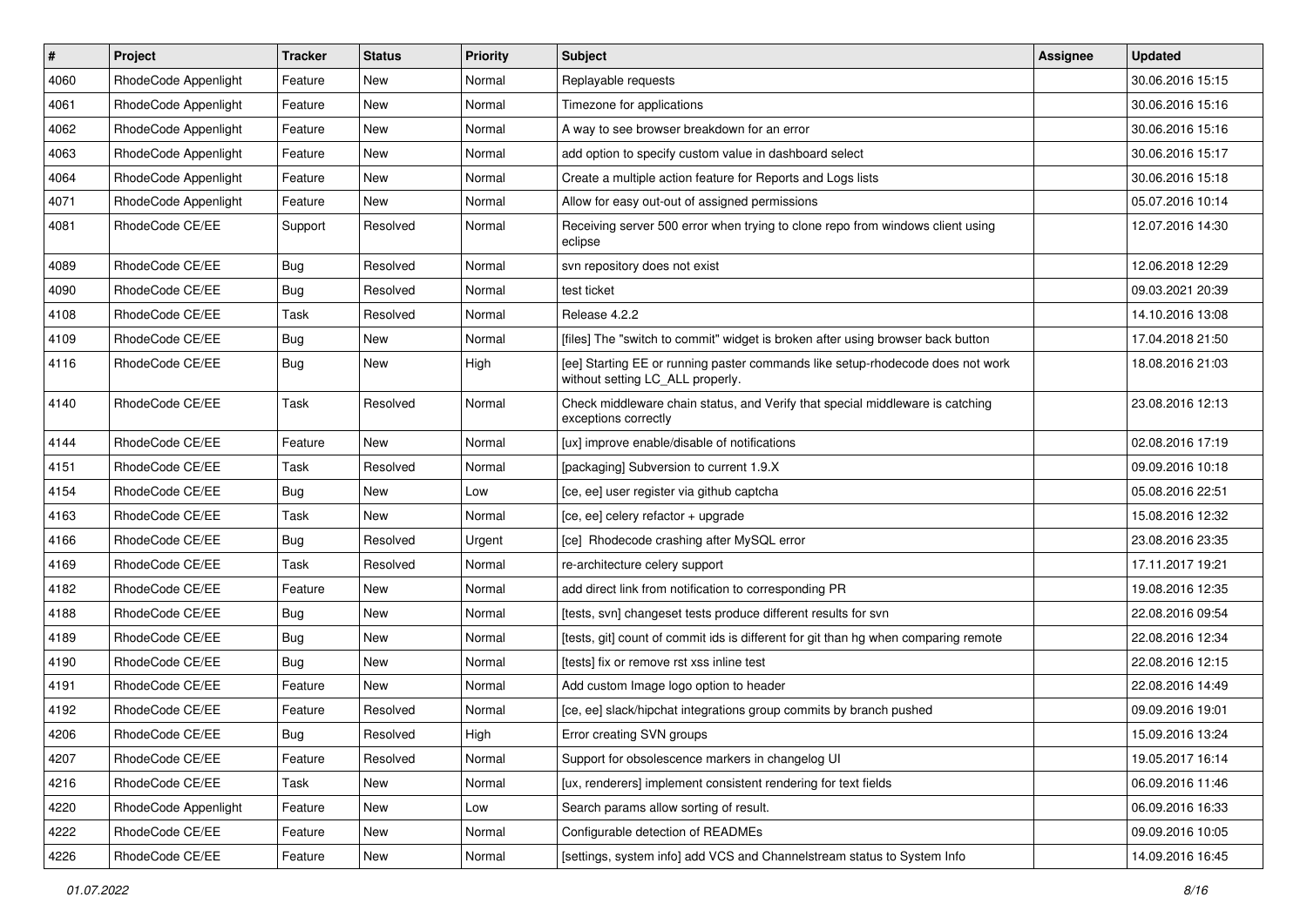| $\pmb{\#}$ | <b>Project</b>  | <b>Tracker</b> | <b>Status</b> | <b>Priority</b> | <b>Subject</b>                                                                           | Assignee | <b>Updated</b>   |
|------------|-----------------|----------------|---------------|-----------------|------------------------------------------------------------------------------------------|----------|------------------|
| 4227       | RhodeCode CE/EE | Support        | Resolved      | Normal          | VBScript files detected as text/plain - no syntax highlighting                           |          | 14.09.2016 22:38 |
| 4235       | RhodeCode CE/EE | Task           | Resolved      | High            | Support GIT LFS server                                                                   |          | 23.03.2017 17:24 |
| 4252       | RhodeCode CE/EE | Support        | New           | Normal          | Backup & Recovery                                                                        |          | 07.10.2016 19:47 |
| 4255       | RhodeCode CE/EE | Bug            | New           | Normal          | [translation, i18n] translation not being applied to integrations pages                  |          | 30.09.2016 15:56 |
| 4266       | RhodeCode CE/EE | Bug            | Resolved      | Normal          | Error 500 on integrations page after setting up Webhook                                  |          | 17.10.2016 15:35 |
| 4272       | RhodeCode CE/EE | Feature        | New           | Normal          | Better SPAM protection                                                                   |          | 12.10.2016 11:14 |
| 4274       | RhodeCode CE/EE | Bug            | Resolved      | Normal          | 500 error when push big objects                                                          |          | 13.02.2017 19:53 |
| 4283       | RhodeCode CE/EE | Task           | Resolved      | Normal          | bump whoosh to 2.7.4 release                                                             |          | 13.12.2016 21:08 |
| 4285       | RhodeCode CE/EE | Bug            | New           | Normal          | Intermittent error while trying to create or fork a repository                           |          | 17.10.2016 22:42 |
| 4290       | RhodeCode CE/EE | Task           | <b>New</b>    | Normal          | Allow to transplant the review status to merged commits                                  |          | 17.04.2018 21:50 |
| 4299       | RhodeCode CE/EE | Task           | New           | Normal          | TEMPLATE repo groups                                                                     |          | 22.09.2017 10:26 |
| 4301       | RhodeCode CE/EE | Feature        | New           | Normal          | [API] toggle force_password_reset in api for Idap users                                  |          | 28.10.2016 15:43 |
| 4303       | RhodeCode CE/EE | Support        | New           | Normal          | rhodecode instance                                                                       |          | 08.11.2016 16:32 |
| 4304       | RhodeCode CE/EE | Bug            | Resolved      | High            | Search: Internal Server Error                                                            |          | 26.11.2016 16:26 |
| 4305       | RhodeCode CE/EE | <b>Task</b>    | Resolved      | Normal          | Meta-tagging could be excluded from limit                                                |          | 09.11.2016 19:27 |
| 4306       | RhodeCode CE/EE | Bug            | Resolved      | Normal          | Issue to push file with character # on a SVN                                             |          | 03.04.2017 16:44 |
| 4312       | RhodeCode CE/EE | Task           | New           | Normal          | Storage location changes                                                                 |          | 11.07.2017 13:31 |
| 4666       | RhodeCode CE/EE | Task           | Resolved      | Normal          | Bump git and mercurial to latest versions                                                |          | 02.12.2016 19:01 |
| 4669       | RhodeCode CE/EE | Task           | New           | Normal          | disable pytest sugar on nix-build                                                        |          | 01.12.2016 12:52 |
| 4675       | RhodeCode CE/EE | Bug            | Resolved      | Normal          | Disk free inodes are displayed incorrectly                                               |          | 13.12.2016 22:41 |
| 4676       | RhodeCode CE/EE | Bug            | Resolved      | Normal          | Some admin passwords can make installation fail                                          |          | 16.12.2016 16:16 |
| 4677       | RhodeCode CE/EE | Support        | Resolved      | High            | API get_repo_refs not working?                                                           |          | 19.12.2016 11:46 |
| 4678       | RhodeCode CE/EE | <b>Task</b>    | Resolved      | Normal          | Release 4.5.2                                                                            |          | 19.12.2016 17:32 |
| 5153       | Documentation   | Bug            | Resolved      | Normal          | Documentation: /tmp permissions                                                          |          | 04.01.2017 13:02 |
| 5164       | RhodeCode CE/EE | Bug            | Resolved      | Normal          | non-web calls are leaking session objects                                                |          | 13.01.2017 01:30 |
| 5184       | RhodeCode CE/EE | Task           | Resolved      | Normal          | bump pyramid to 1.7.X                                                                    |          | 06.02.2017 21:50 |
| 5187       | RhodeCode CE/EE | Feature        | Resolved      | Normal          | changelog dynamic loading of commits                                                     |          | 12.06.2018 12:31 |
| 5198       | RhodeCode CE/EE | Task           | Resolved      | Normal          | remove pyro4 from enterprise                                                             |          | 07.02.2017 19:28 |
| 5200       | RhodeCode CE/EE | Task           | New           | Normal          | investigate search improvements                                                          |          | 16.12.2019 16:04 |
| 5201       | RhodeCode CE/EE | Task           | Resolved      | Normal          | API: implement describe-methods                                                          |          | 13.02.2017 15:57 |
| 5202       | RhodeCode CE/EE | Task           | Resolved      | Normal          | run git gc and git repack on GIT repos when we have a scheduler via celery in<br>pyramid |          | 04.12.2017 20:49 |
| 5203       | RhodeCode CE/EE | Task           | Resolved      | Normal          | optimise large repos speed                                                               |          | 08.09.2017 16:10 |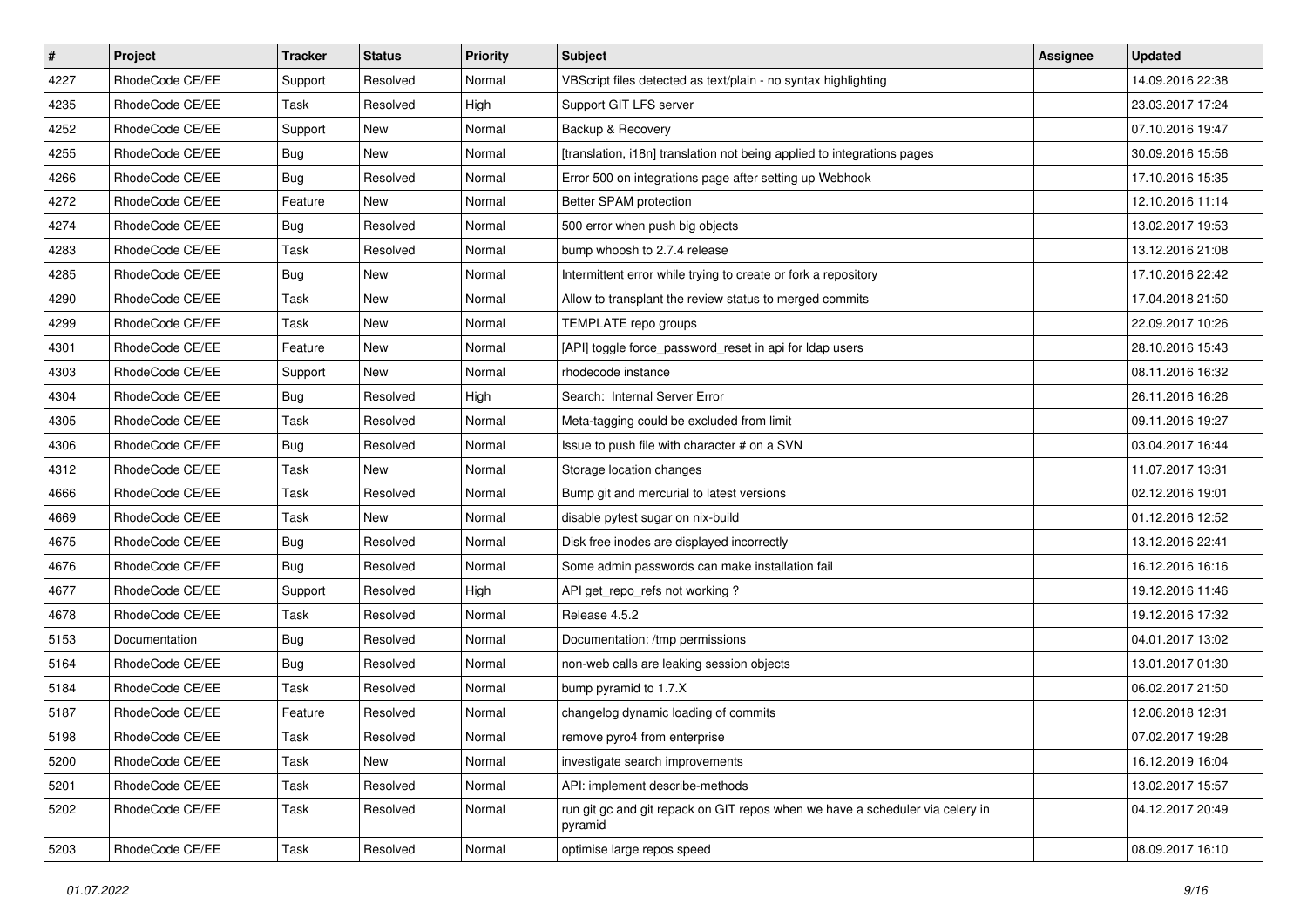| $\vert$ # | Project              | <b>Tracker</b> | <b>Status</b> | <b>Priority</b> | <b>Subject</b>                                                                  | <b>Assignee</b> | <b>Updated</b>   |
|-----------|----------------------|----------------|---------------|-----------------|---------------------------------------------------------------------------------|-----------------|------------------|
| 5207      | RhodeCode CE/EE      | Task           | Resolved      | Low             | Release 4.6.1                                                                   |                 | 13.02.2017 18:04 |
| 5210      | RhodeCode CE/EE      | <b>Bug</b>     | Resolved      | Normal          | webook problems                                                                 |                 | 13.02.2017 19:43 |
| 5213      | RhodeCode CE/EE      | <b>Bug</b>     | Resolved      | Normal          | Fixing Apache Proxy timeout issues                                              |                 | 14.02.2017 09:44 |
| 5218      | RhodeCode CE/EE      | <b>Bug</b>     | New           | Normal          | 500 when forking repository, when using special chars in password.              |                 | 19.02.2017 21:46 |
| 5221      | RhodeCode CE/EE      | Task           | Resolved      | Normal          | Missing comment type in emails                                                  |                 | 19.02.2017 21:46 |
| 5225      | RhodeCode CE/EE      | Task           | Resolved      | Normal          | add tag of author/contribitor to comments                                       |                 | 11.05.2017 11:10 |
| 5227      | RhodeCode CE/EE      | Bug            | New           | Normal          | 400 during a svn checkout, file with special chars                              |                 | 23.02.2017 17:43 |
| 5229      | RhodeCode CE/EE      | Task           | Resolved      | Normal          | add support for https://clipboardjs.com/                                        |                 | 21.01.2020 02:19 |
| 5235      | RhodeCode CE/EE      | Task           | Resolved      | Normal          | relative image support                                                          |                 | 10.03.2017 23:37 |
| 5237      | Documentation        | Support        | New           | Normal          | documentation for DR                                                            |                 | 06.03.2017 23:34 |
| 5248      | Documentation        | Bug            | New           | Normal          | Installation of rhodecode-tools                                                 |                 | 16.03.2017 16:35 |
| 5255      | RhodeCode CE/EE      | Support        | New           | Normal          | I can't access issues created by me from mail                                   |                 | 04.04.2017 11:28 |
| 5256      | RhodeCode CE/EE      | Feature        | <b>New</b>    | Normal          | Last repository access time.                                                    |                 | 23.03.2017 16:34 |
| 5259      | RhodeCode CE/EE      | <b>Bug</b>     | Resolved      | Normal          | user-journal storage changes                                                    |                 | 12.04.2017 00:04 |
| 5265      | RhodeCode CE/EE      | Task           | Resolved      | Normal          | Enable phases support                                                           |                 | 11.05.2017 11:10 |
| 5266      | RhodeCode CE/EE      | Bug            | Resolved      | Normal          | Validate if changes in target branches get's propagated on Pull request updates |                 | 05.04.2017 18:10 |
| 5269      | RhodeCode CE/EE      | Support        | New           | Normal          | Upgrade from RC EE 3.7.1 to RC EE 4.x                                           |                 | 29.06.2017 19:36 |
| 5271      | RhodeCode CE/EE      | Feature        | <b>New</b>    | Normal          | Private comments                                                                |                 | 07.04.2017 12:01 |
| 5272      | RhodeCode CE/EE      | Feature        | Resolved      | Normal          | Pull Request checklist                                                          |                 | 21.01.2020 02:09 |
| 5273      | RhodeCode CE/EE      | Feature        | New           | Normal          | Comment status                                                                  |                 | 07.04.2017 13:10 |
| 5277      | RhodeCode CE/EE      | Bug            | Resolved      | Normal          | table id=user_list_table - Ajax error                                           |                 | 13.04.2017 01:04 |
| 5278      | RhodeCode CE/EE      | Feature        | New           | Normal          | Require support for git repositories of the form git://                         |                 | 13.04.2017 15:20 |
| 5289      | RhodeCode CE/EE      | Feature        | New           | High            | Ability to Upload/Replace a file using the UI                                   |                 | 22.09.2017 10:29 |
| 5297      | RhodeCode CE/EE      | <b>Bug</b>     | Resolved      | Normal          | Locale fails on a SuSE system                                                   |                 | 31.10.2018 08:36 |
| 5304      | RhodeCode CE/EE      | Bug            | Resolved      | Normal          | Email template not correct                                                      |                 | 31.10.2018 08:36 |
| 5316      | RhodeCode CE/EE      | Feature        | In Progress   | Normal          | UI should provide checkout URL for a SVN path                                   |                 | 06.11.2017 21:59 |
| 5321      | RhodeCode CE/EE      | Feature        | Resolved      | Normal          | Audit logs                                                                      |                 | 21.06.2017 12:49 |
| 5337      | RhodeCode CE/EE      | Bug            | Resolved      | Normal          | Possible memory leak after few Git Pull Requests                                |                 | 08.08.2017 13:08 |
| 5342      | RhodeCode Appenlight | Bug            | New           | Low             | Broken link [Applications Modify application]                                   |                 | 21.06.2017 21:21 |
| 5343      | RhodeCode CE/EE      | Task           | Resolved      | Normal          | SSH key management and SSH support                                              |                 | 18.08.2017 23:50 |
| 5347      | Documentation        | Bug            | New           | Normal          | Post Install steps should include Apache or Nginx setup.                        |                 | 06.07.2017 10:23 |
| 5348      | Documentation        | <b>Bug</b>     | New           | Normal          | Uninstall documentaion missing some steps                                       |                 | 06.07.2017 10:25 |
| 5371      | RhodeCode CE/EE      | Bug            | New           | Normal          | Comment times in Pull Requests are off by 1 day                                 |                 | 10.04.2018 15:11 |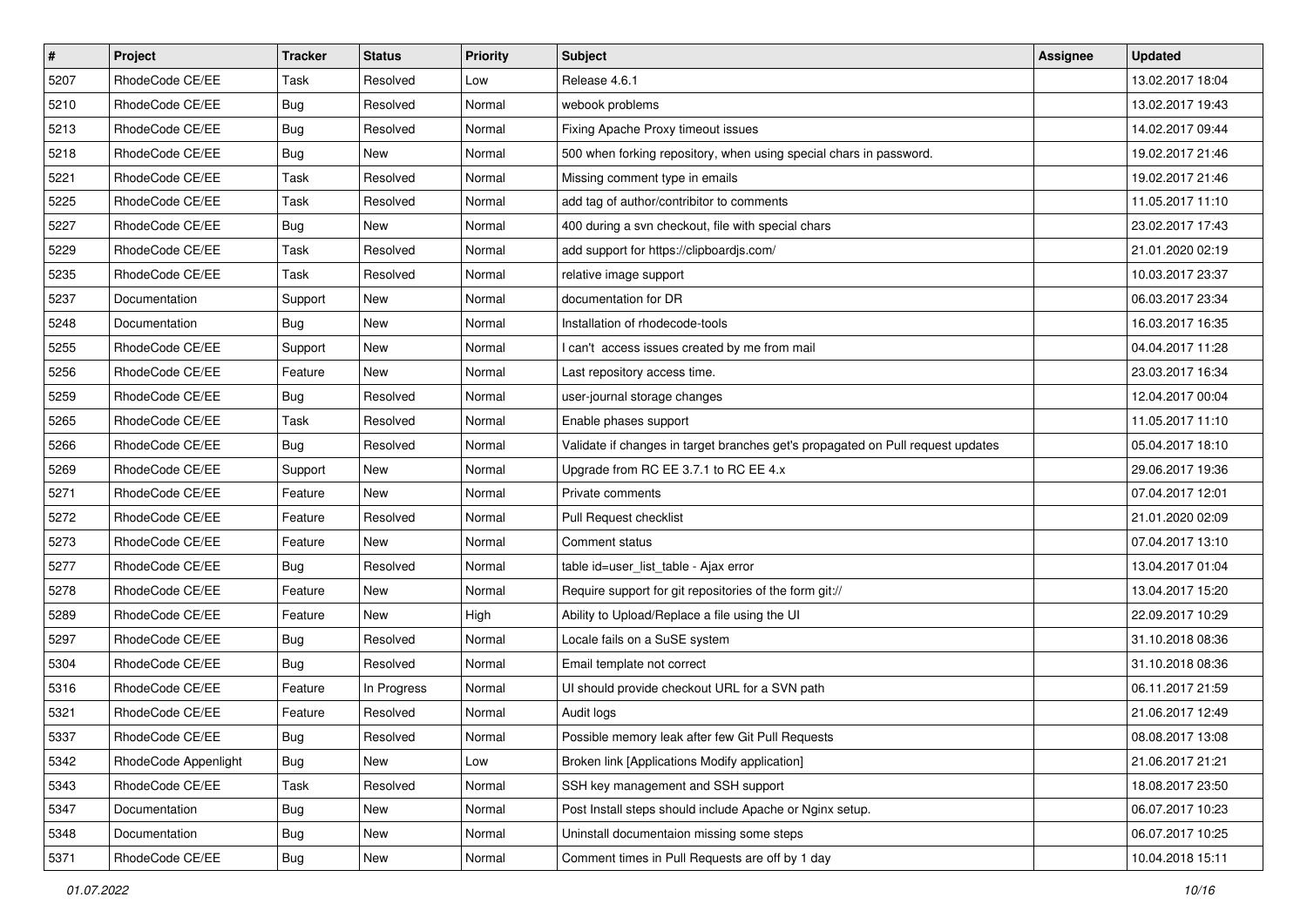| $\vert$ # | Project         | <b>Tracker</b> | <b>Status</b> | <b>Priority</b> | Subject                                                                                                                                                                              | Assignee | <b>Updated</b>   |
|-----------|-----------------|----------------|---------------|-----------------|--------------------------------------------------------------------------------------------------------------------------------------------------------------------------------------|----------|------------------|
| 5375      | RhodeCode CE/EE | Support        | Resolved      | Normal          | How do I configure "Go to" to just search repository names?                                                                                                                          |          | 16.08.2017 18:00 |
| 5376      | RhodeCode CE/EE | <b>Bug</b>     | Resolved      | Normal          | error: pretxnchangegroup.acl hook failed: acl: user "" denied on branch "default"                                                                                                    |          | 16.08.2017 19:45 |
| 5379      | RhodeCode CE/EE | Bug            | Resolved      | Normal          | Journal RSS feed errors                                                                                                                                                              |          | 01.09.2017 16:40 |
| 5380      | RhodeCode CE/EE | <b>Bug</b>     | Resolved      | Normal          | repo commits pageintion error                                                                                                                                                        |          | 06.09.2017 19:16 |
| 5381      | RhodeCode CE/EE | Bug            | Resolved      | Normal          | Email integration changeset links invalid                                                                                                                                            |          | 06.09.2017 12:29 |
| 5391      | RhodeCode CE/EE | Task           | Resolved      | High            | Secure Email change                                                                                                                                                                  |          | 17.04.2018 21:50 |
| 5394      | RhodeCode CE/EE | Support        | New           | Normal          | SVN to Git / Mercurial Migration                                                                                                                                                     |          | 03.10.2017 09:29 |
| 5395      | RhodeCode CE/EE | Support        | Resolved      | Normal          | Svn protocols and performance                                                                                                                                                        |          | 04.04.2019 18:08 |
| 5396      | RhodeCode CE/EE | Feature        | Resolved      | Normal          | Merge state with shadow repo should be created during pull request                                                                                                                   |          | 12.10.2017 21:57 |
| 5399      | RhodeCode CE/EE | Bug            | In Progress   | High            | Issues with Git LFS integration                                                                                                                                                      |          | 07.07.2019 22:21 |
| 5400      | RhodeCode CE/EE | Task           | New           | Normal          | User group - subgroup support                                                                                                                                                        |          | 06.11.2017 22:00 |
| 5404      | RhodeCode CE/EE | Task           | <b>New</b>    | Normal          | Add an option to detach review rules when deleting an user                                                                                                                           |          | 22.11.2017 11:23 |
| 5405      | RhodeCode CE/EE | <b>Bug</b>     | <b>New</b>    | Normal          | Add repository from UI leads to HTTP/404                                                                                                                                             |          | 28.11.2017 11:39 |
| 5406      | RhodeCode CE/EE | Bug            | New           | Normal          | <b>Installer Fails</b>                                                                                                                                                               |          | 01.12.2017 11:52 |
| 5408      | Documentation   | Task           | Resolved      | Low             | Upate nginx documentation for non standard SSL port                                                                                                                                  |          | 12.07.2018 23:21 |
| 5410      | RhodeCode CE/EE | Bug            | <b>New</b>    | Normal          | After converting to CE, we get the following error when trying to view some repos in<br>the UI: "UnicodeDecodeError: 'ascii' codec can't decode byte" (full error in<br>Description) |          | 25.01.2018 20:45 |
| 5412      | RhodeCode CE/EE | Bug            | Resolved      | Normal          | Webhook for "pullrequest commented" event returns incomplete data                                                                                                                    |          | 27.02.2018 18:00 |
| 5414      | RhodeCode CE/EE | Bug            | <b>New</b>    | High            | When Opening New Pull Request, Target Revision Default Is Undesireable                                                                                                               |          | 11.04.2018 23:20 |
| 5423      | Documentation   | Support        | Resolved      | Normal          | API-Documentation for Method "create_repo_group" faulty                                                                                                                              |          | 22.01.2018 16:23 |
| 5433      | RhodeCode CE/EE | Bug            | Resolved      | High            | RhodeCode Community 4.11 doesn't handle HG largefiles extension                                                                                                                      |          | 01.02.2018 20:08 |
| 5434      | RhodeCode CE/EE | Bug            | Resolved      | Immediate       | Locale problem                                                                                                                                                                       |          | 01.10.2021 09:51 |
| 5436      | RhodeCode CE/EE | Bug            | Resolved      | High            | Unable To Open Pull Request in 4.11.2                                                                                                                                                |          | 14.02.2018 11:14 |
| 5439      | Documentation   | <b>Bug</b>     | New           | Low             | JIRA Integration description: Wrong sample link                                                                                                                                      |          | 14.02.2018 14:25 |
| 5444      | RhodeCode CE/EE | Bug            | Resolved      | Normal          | Error while creating a pull request on a Mercurial repository                                                                                                                        |          | 17.04.2018 22:29 |
| 5450      | RhodeCode Tools | Bug            | New           | Normal          | rhodecode-api get license info no longer works                                                                                                                                       |          | 17.07.2018 15:01 |
| 5457      | RhodeCode CE/EE | Bug            | Resolved      | Normal          | Internal server error on full-text search settings page with Elasticsearch                                                                                                           |          | 16.04.2018 09:08 |
| 5460      | RhodeCode CE/EE | Bug            | New           | Low             | Repo creation stuck when remote clone returns partial http code 500                                                                                                                  |          | 06.07.2018 19:14 |
| 5461      | RhodeCode CE/EE | <b>Bug</b>     | Resolved      | Normal          | Changes to user group permissions via API are not audit logged                                                                                                                       |          | 30.08.2018 09:47 |
| 5462      | RhodeCode CE/EE | Bug            | New           | Normal          | create_repo api fails with celery enabled                                                                                                                                            |          | 10.07.2018 17:49 |
| 5468      | RhodeCode CE/EE | Support        | New           | Normal          | Check logic for updating last commit for repository groups                                                                                                                           |          | 30.08.2018 09:47 |
| 5469      | RhodeCode CE/EE | Feature        | Resolved      | Normal          | elastisearch > 2.x not supported ?                                                                                                                                                   |          | 21.01.2020 02:19 |
| 5471      | RhodeCode CE/EE | <b>Bug</b>     | New           | Normal          | Webhook integration failing: need more than 3 values to unpack                                                                                                                       |          | 01.06.2018 02:26 |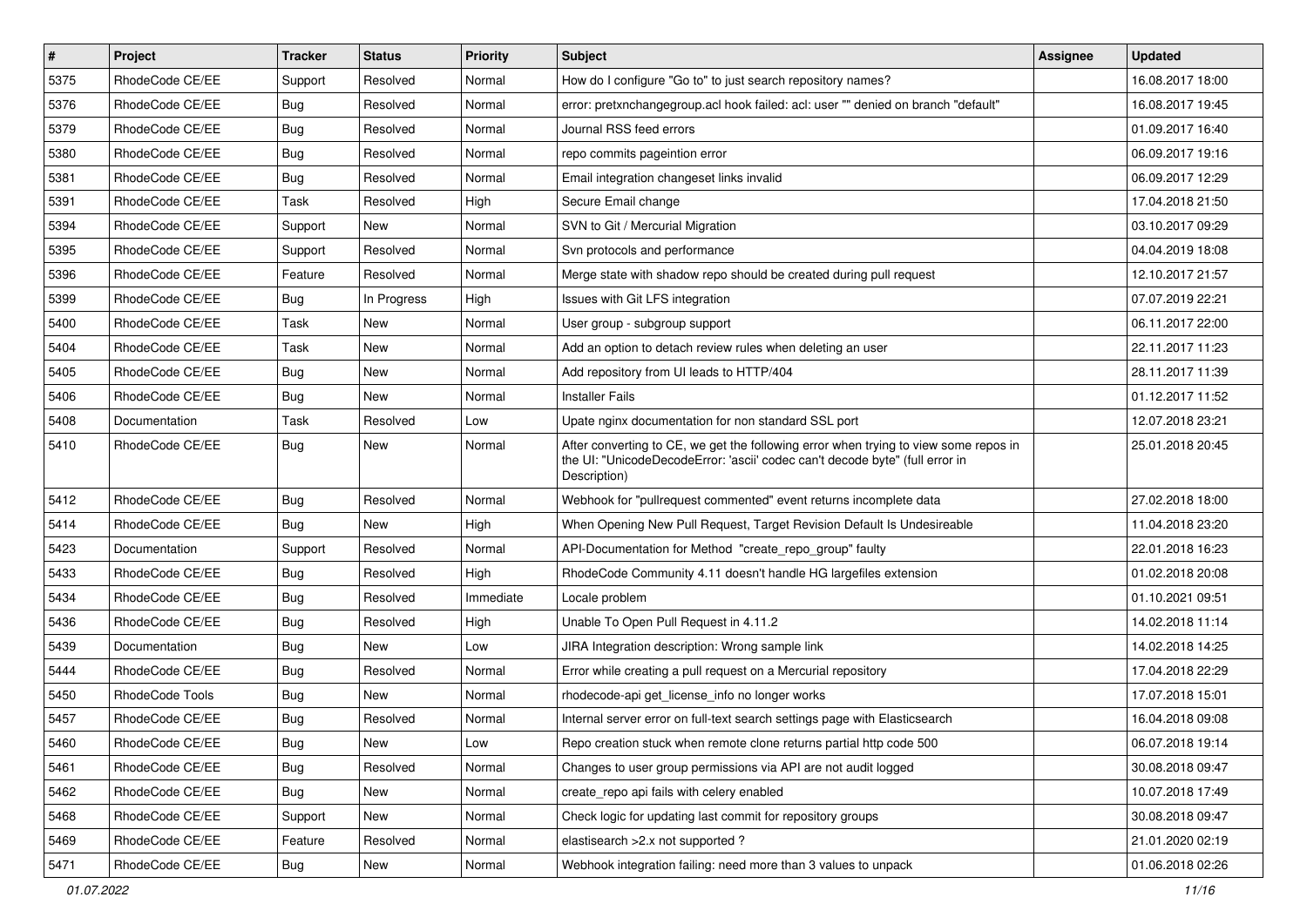| $\vert$ # | Project           | <b>Tracker</b> | <b>Status</b> | <b>Priority</b> | <b>Subject</b>                                                                                             | <b>Assignee</b> | <b>Updated</b>   |
|-----------|-------------------|----------------|---------------|-----------------|------------------------------------------------------------------------------------------------------------|-----------------|------------------|
| 5475      | RhodeCode CE/EE   | Bug            | New           | Normal          | Unable to locate user in OpenLDAP directory via Idaps                                                      |                 | 08.06.2018 20:06 |
| 5482      | RhodeCode CE/EE   | Bug            | Resolved      | Normal          | Changing a repo's 'Remote pull uri' in its Settings fails with 'No repo type specified'                    |                 | 31.10.2018 08:37 |
| 5484      | RhodeCode CE/EE   | Support        | New           | Normal          | Setting up ssh, remote hg not found                                                                        |                 | 06.07.2018 23:41 |
| 5489      | RhodeCode CE/EE   | Bug            | Resolved      | High            | grant_user_permission_to_repo_group API call fails to set permissions on child<br>repos                    |                 | 11.07.2018 09:57 |
| 5490      | RhodeCode CE/EE   | Bug            | Resolved      | Normal          | Changes to repo group permissions via API are not audit logged                                             |                 | 28.02.2019 13:52 |
| 5491      | RhodeCode CE/EE   | Support        | <b>New</b>    | Urgent          | Upgrade RhodeCode Community + VCSSERVER from 4.10.4 to 4.12.4, pull request<br>stop working with reviewers |                 | 30.08.2018 09:47 |
| 5492      | RhodeCode CE/EE   | Bug            | New           | Normal          | VCSServer + SVN 1.10                                                                                       |                 | 26.07.2018 15:01 |
| 5494      | RhodeCode CE/EE   | Bug            | New           | Normal          | rccontrol's python package management causes slow VCS SSH                                                  |                 | 02.04.2019 11:56 |
| 5495      | RhodeCode CE/EE   | Support        | New           | Normal          | Idap to crowd users groups sync source                                                                     |                 | 10.09.2018 22:09 |
| 5496      | RhodeCode CE/EE   | Support        | New           | Normal          | database migration 4.11.6 mysql to 4.12.4 postgres                                                         |                 | 27.08.2018 21:17 |
| 5497      | RhodeCode CE/EE   | Support        | <b>New</b>    | Normal          | hg push hangs                                                                                              |                 | 30.08.2018 22:15 |
| 5499      | RhodeCode CE/EE   | Support        | New           | Normal          | ERROR [celery.worker.consumer.consumer] consumer: Cannot connect                                           |                 | 11.09.2018 08:39 |
| 5500      | RhodeCode CE/EE   | Bug            | New           | Normal          | How to enable/set "RC SKIP HOOKS" to disable svn hooks?                                                    |                 | 02.10.2018 07:45 |
| 5501      | RhodeCode Control | <b>Bug</b>     | <b>New</b>    | Normal          | rccontrol throwing rccontrol.lib.exceptions.SupervisorFailedToStart                                        |                 | 19.05.2022 19:32 |
| 5502      | RhodeCode CE/EE   | <b>Bug</b>     | Resolved      | High            | 500 error when using multiple custom branch permissions                                                    |                 | 07.12.2018 09:49 |
| 5503      | RhodeCode CE/EE   | Support        | <b>New</b>    | Normal          | failed to upgrade to 4.13.3                                                                                |                 | 06.11.2018 18:28 |
| 5504      | RhodeCode CE/EE   | Feature        | New           | Normal          | Buttons to copy commit hash and to expand the commit message in the repo<br>summary view                   |                 | 26.10.2018 00:59 |
| 5505      | RhodeCode CE/EE   | Bug            | Resolved      | Normal          | Notification emails from RhodeCode is garbled in Outlook 2016 web client                                   |                 | 07.12.2018 09:49 |
| 5506      | RhodeCode CE/EE   | Bug            | New           | Normal          | Web UI fonts are not looking good and is difficult to read for people with low vision                      |                 | 26.10.2018 09:38 |
| 5507      | RhodeCode CE/EE   | Bug            | Resolved      | Normal          | Markdown rendering needs improvement                                                                       |                 | 15.08.2019 15:40 |
| 5509      | RhodeCode CE/EE   | Bug            | New           | Normal          | Remove `limportant attributes` from UI elements                                                            |                 | 07.12.2018 07:40 |
| 5510      | RhodeCode CE/EE   | Bug            | <b>New</b>    | High            | AssertionError: unexpected parameters: user_agent & hook_type                                              |                 | 31.07.2021 11:14 |
| 5511      | RhodeCode CE/EE   | Feature        | <b>New</b>    | Normal          | New feature to synchronize the fork with the remote repo from the summary page                             |                 | 13.11.2018 01:23 |
| 5512      | RhodeCode CE/EE   | Bug            | New           | Normal          | Show commit phase in summary view                                                                          |                 | 09.11.2018 21:37 |
| 5513      | RhodeCode CE/EE   | Bug            | Resolved      | High            | Gist: GitHub flavoured markdown gist creation fails                                                        |                 | 07.07.2019 22:21 |
| 5515      | RhodeCode CE/EE   | Bug            | Resolved      | Normal          | PR default reviewer is incorrect                                                                           |                 | 28.02.2019 13:52 |
| 5517      | RhodeCode CE/EE   | Bug            | Resolved      | Urgent          | Problem with upgrading to Community-4.15                                                                   |                 | 11.12.2018 06:32 |
| 5518      | RhodeCode CE/EE   | <b>Bug</b>     | Resolved      | Normal          | Zero-sized files in /rhodecode/config/rcextensions/examples                                                |                 | 21.01.2020 02:18 |
| 5519      | RhodeCode CE/EE   | Bug            | New           | High            | User unable to fork the repo despite setting Repository Forking to Disabled                                |                 | 11.12.2018 22:21 |
| 5520      | RhodeCode CE/EE   | Feature        | Resolved      | Normal          | Show the head commits shas when the merge is prevented due to multiple heads                               |                 | 28.02.2019 13:52 |
| 5521      | RhodeCode CE/EE   | <b>Bug</b>     | Resolved      | Normal          | Proxing SVN http requests does not work when using prefix for rhodecode.                                   |                 | 28.02.2019 13:52 |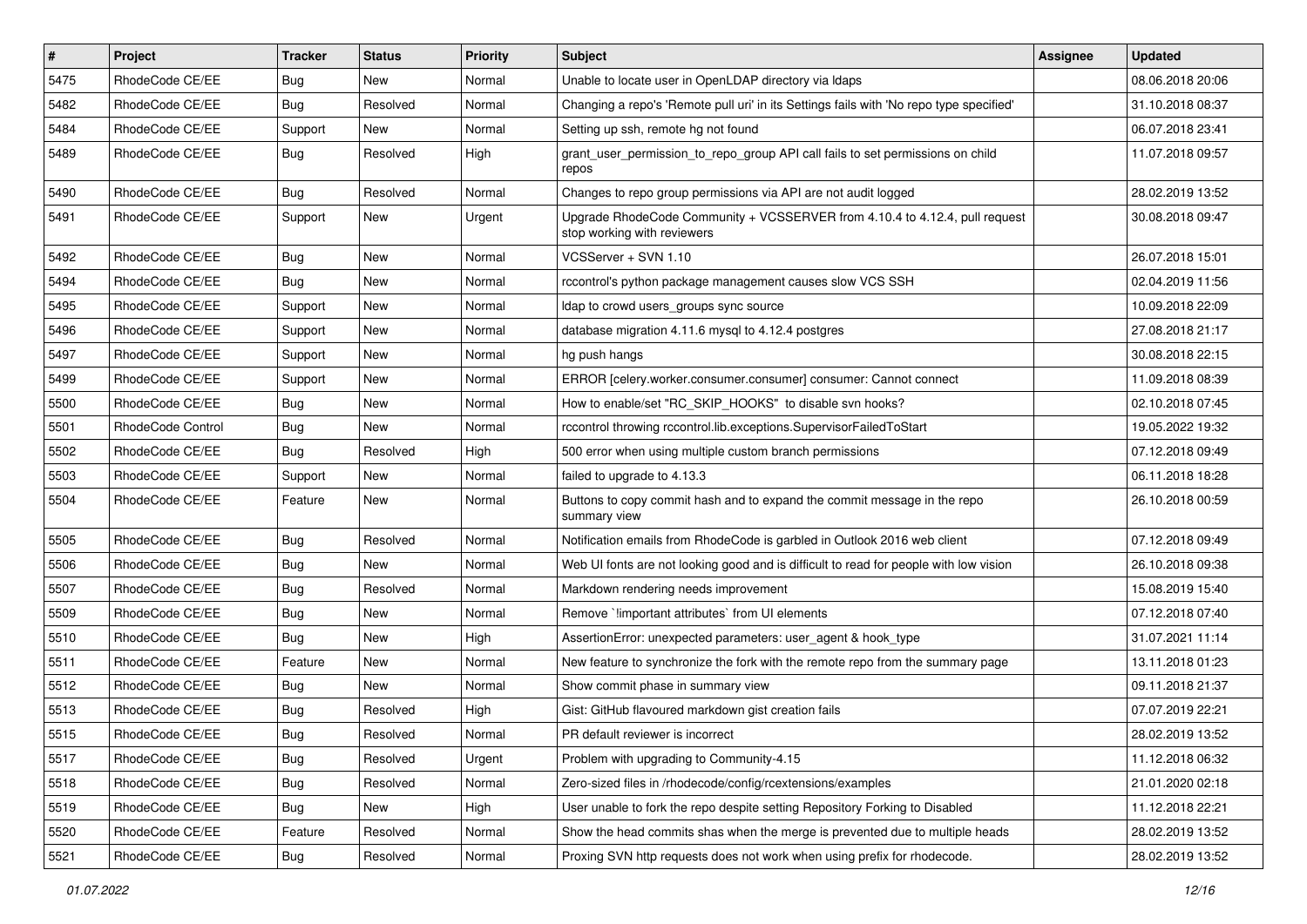| $\sharp$ | Project           | <b>Tracker</b> | <b>Status</b> | <b>Priority</b> | Subject                                                                                                                           | <b>Assignee</b> | <b>Updated</b>   |
|----------|-------------------|----------------|---------------|-----------------|-----------------------------------------------------------------------------------------------------------------------------------|-----------------|------------------|
| 5522     | RhodeCode CE/EE   | <b>Bug</b>     | Resolved      | Low             | vcsserver fails when url contains extra "/"                                                                                       |                 | 28.02.2019 13:52 |
| 5524     | RhodeCode CE/EE   | Bug            | <b>New</b>    | High            | Cannot log into RhodeCode anymore                                                                                                 |                 | 15.01.2019 17:08 |
| 5527     | RhodeCode CE/EE   | Support        | New           | Normal          | API: expose human readable failure reason                                                                                         |                 | 30.01.2019 17:43 |
| 5528     | RhodeCode CE/EE   | <b>Bug</b>     | Resolved      | High            | Empty Unicode file causes the PR to return HTTP 500                                                                               |                 | 28.02.2019 13:52 |
| 5529     | Documentation     | Support        | New           | Normal          | Documentation does not detail watched repositories                                                                                |                 | 07.02.2019 00:16 |
| 5530     | RhodeCode CE/EE   | <b>Bug</b>     | Resolved      | Normal          | Email integration has incorrect url                                                                                               |                 | 09.02.2019 10:33 |
| 5531     | RhodeCode Tools   | Bug            | New           | Normal          | rhodecode-index: default cli opts overwrite given mapping file                                                                    |                 | 17.07.2020 17:36 |
| 5533     | RhodeCode Control | Feature        | In Progress   | Normal          | Support busybox tar                                                                                                               |                 | 09.02.2019 22:09 |
| 5534     | RhodeCode Control | Feature        | <b>New</b>    | Normal          | extract/preload subcommand                                                                                                        |                 | 14.02.2019 14:45 |
| 5535     | RhodeCode Control | <b>Bug</b>     | <b>New</b>    | Normal          | improper rollback on upgrade failure                                                                                              |                 | 09.02.2019 21:12 |
| 5536     | RhodeCode CE/EE   | Feature        | Resolved      | Low             | Ability to disable server-side SSH key generation                                                                                 |                 | 28.02.2019 13:52 |
| 5537     | RhodeCode CE/EE   | Task           | Resolved      | Normal          | Add owner to create_pull_request API                                                                                              |                 | 28.02.2019 13:52 |
| 5538     | RhodeCode CE/EE   | Bug            | New           | Normal          | internal server error (UnicodeDecodeError) during rhodecode-index request                                                         |                 | 20.02.2019 14:43 |
| 5540     | RhodeCode CE/EE   | Bug            | <b>New</b>    | Normal          | Rhode Code 4.15.2 VCS Caching(?) behaviour                                                                                        |                 | 25.02.2019 17:01 |
| 5541     | RhodeCode CE/EE   | Support        | <b>New</b>    | Normal          | <b>SVN Settings: Repository Patterns</b>                                                                                          |                 | 16.12.2019 15:35 |
| 5543     | RhodeCode CE/EE   | Feature        | <b>New</b>    | Normal          | Repo API should have equivalent get_repo_audit_logs() to User API call<br>get_user_audit_logs()                                   |                 | 26.02.2019 12:22 |
| 5544     | RhodeCode CE/EE   | Support        | Resolved      | Normal          | Use of authentication token with LDAP account results in account lockout when max<br>bad password attempts are configured in LDAP |                 | 27.02.2019 10:09 |
| 5545     | RhodeCode CE/EE   | Bug            | <b>New</b>    | Normal          | Merge commit to contain the username/reponame of the origin                                                                       |                 | 28.02.2019 13:46 |
| 5546     | RhodeCode CE/EE   | Support        | Resolved      | Normal          | experiments with mercurial 4.9                                                                                                    |                 | 26.03.2019 09:23 |
| 5547     | RhodeCode CE/EE   | Bug            | New           | Normal          | UI not consistent between Firefox and Chrome                                                                                      |                 | 01.03.2019 23:35 |
| 5550     | RhodeCode CE/EE   | Bug            | New           | Normal          | 500 Internal Server Error   The server has either erred or is incapable of performing<br>the requested operation.                 |                 | 18.04.2019 17:12 |
| 5551     | Documentation     | Bug            | New           | Normal          | Mention LargeFile and LFS in the Backup page                                                                                      |                 | 21.04.2019 20:58 |
| 5552     | RhodeCode CE/EE   | Feature        | <b>New</b>    | High            | PR dependency across repos                                                                                                        |                 | 22.06.2019 01:15 |
| 5554     | RhodeCode CE/EE   | Support        | Resolved      | Normal          | How to increase number of commits shown in pagination on dashboard and<br>changelog                                               |                 | 21.01.2020 02:08 |
| 5555     | RhodeCode CE/EE   | Bug            | Resolved      | Normal          | Making Repository Public does not update the Default User Permissions                                                             |                 | 28.05.2020 20:26 |
| 5556     | RhodeCode CE/EE   | Bug            | New           | Normal          | After upgrade RhodeCode Enterprise, pull request via API adds repo owner as<br>default reviewer                                   |                 | 01.01.2020 13:09 |
| 5557     | RhodeCode CE/EE   | <b>Bug</b>     | Resolved      | Normal          | Consider removing slashes from the RSS feed names                                                                                 |                 | 31.10.2019 19:54 |
| 5558     | RhodeCode CE/EE   | Bug            | Resolved      | Low             | Commit compare window covers text                                                                                                 |                 | 08.07.2019 18:12 |
| 5559     | RhodeCode CE/EE   | <b>Bug</b>     | New           | Normal          | Timezone handling issue on repos list                                                                                             |                 | 07.07.2019 22:19 |
| 5560     | RhodeCode CE/EE   | <b>Bug</b>     | Resolved      | High            | Check all permission API function to flush caches for auth_perms                                                                  |                 | 08.06.2021 23:56 |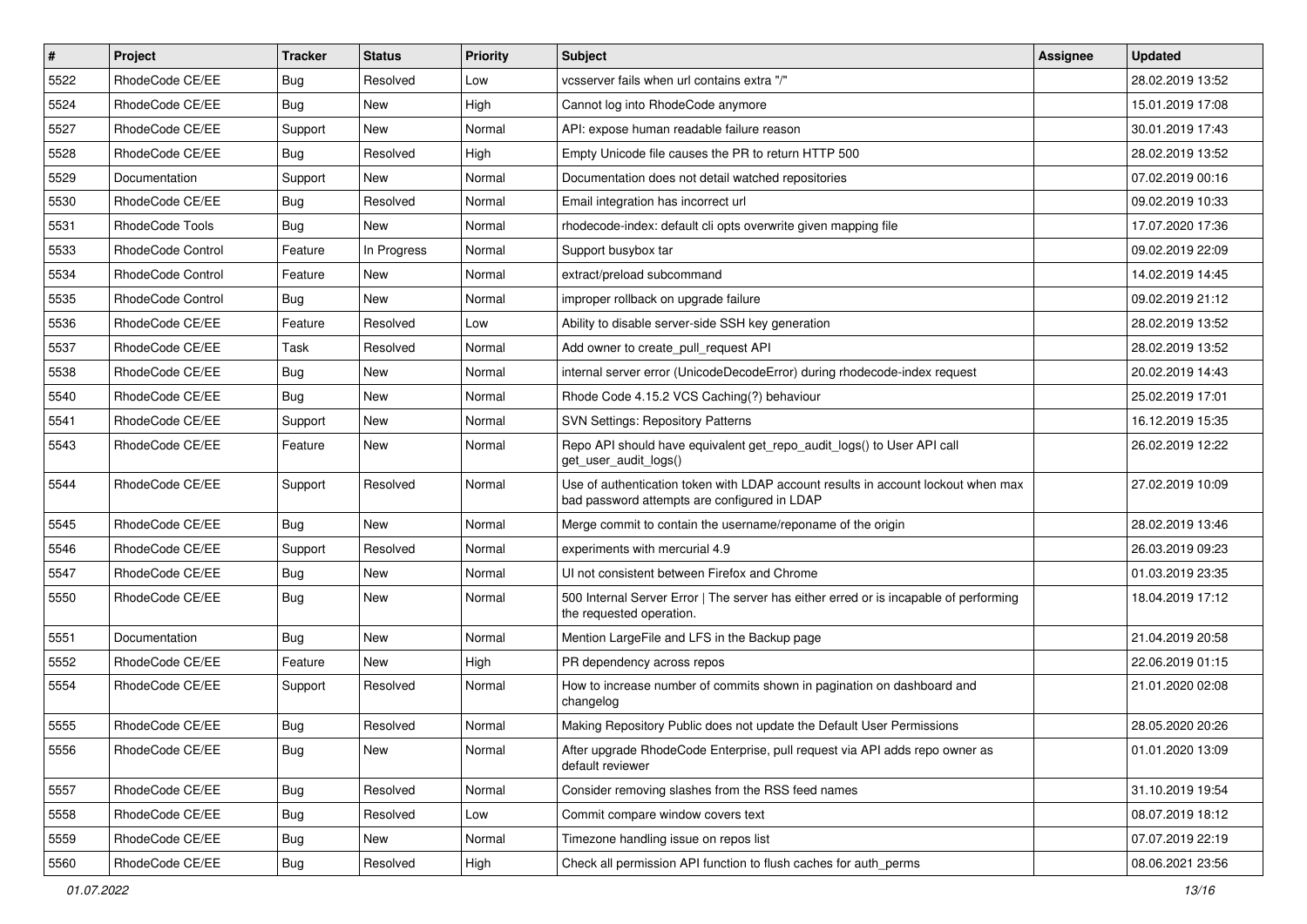| $\#$ | Project           | Tracker    | <b>Status</b> | <b>Priority</b> | <b>Subject</b>                                                                | <b>Assignee</b> | <b>Updated</b>   |
|------|-------------------|------------|---------------|-----------------|-------------------------------------------------------------------------------|-----------------|------------------|
| 5561 | RhodeCode CE/EE   | <b>Bug</b> | Resolved      | Normal          | PR diff doesn't update when target changes                                    |                 | 21.05.2020 11:53 |
| 5567 | RhodeCode CE/EE   | Bug        | Resolved      | High            | Error after PR was updated                                                    |                 | 20.01.2020 10:04 |
| 5569 | RhodeCode CE/EE   | Bug        | Resolved      | Normal          | SshWrapper error                                                              |                 | 21.01.2020 02:02 |
| 5570 | RhodeCode CE/EE   | <b>Bug</b> | New           | Normal          | Remap repositories always fail in RhodeCode community                         |                 | 04.10.2019 14:50 |
| 5571 | RhodeCode CE/EE   | <b>Bug</b> | Resolved      | Normal          | redmine does not work with firefox any more                                   |                 | 25.10.2019 12:38 |
| 5573 | RhodeCode CE/EE   | Bug        | Resolved      | Normal          | Wrong notification Base Url for Email-Integrations                            |                 | 16.01.2020 08:53 |
| 5574 | RhodeCode CE/EE   | Feature    | Resolved      | Normal          | hg: Information for external hooks                                            |                 | 30.07.2020 15:40 |
| 5575 | RhodeCode CE/EE   | <b>Bug</b> | Resolved      | Low             | Filtering username containing '-' does not work in Admin audit log panel      |                 | 20.01.2020 10:04 |
| 5582 | RhodeCode Control | Feature    | New           | Normal          | Add the version number of a PR in the HTTP API                                |                 | 15.01.2020 10:45 |
| 5583 | RhodeCode CE/EE   | Feature    | Resolved      | Normal          | rcextensions hook for pull request comment                                    |                 | 23.04.2020 13:42 |
| 5584 | RhodeCode CE/EE   | Feature    | New           | Normal          | "update pull request link" message on vcs client                              |                 | 23.01.2020 10:32 |
| 5585 | RhodeCode CE/EE   | Feature    | Resolved      | Normal          | Minimize downtime on rccontrol upgrade                                        |                 | 27.03.2020 09:45 |
| 5586 | RhodeCode CE/EE   | Feature    | New           | Normal          | @mention should be a link                                                     |                 | 29.01.2020 11:46 |
| 5588 | RhodeCode CE/EE   | <b>Bug</b> | New           | Normal          | wrong rendering of issue tracker pattern                                      |                 | 29.01.2020 11:24 |
| 5590 | RhodeCode CE/EE   | Bug        | New           | Normal          | Pull Request creation takes 2 minutes                                         |                 | 28.05.2020 20:48 |
| 5591 | Documentation     | Support    | New           | Normal          | documentation typo                                                            |                 | 04.02.2020 19:43 |
| 5593 | RhodeCode CE/EE   | Support    | New           | Normal          | SSH connections                                                               |                 | 17.02.2020 16:18 |
| 5594 | RhodeCode CE/EE   | <b>Bug</b> | Resolved      | Normal          | Credentials in Repository Settings for Pull requests are exposed              |                 | 28.05.2020 20:25 |
| 5595 | RhodeCode CE/EE   | Feature    | New           | Normal          | Group code review mail notification                                           |                 | 03.03.2020 10:17 |
| 5596 | RhodeCode CE/EE   | Bug        | Resolved      | Normal          | Pull Request duplicated after description edit                                |                 | 14.04.2020 13:28 |
| 5598 | Documentation     | <b>Bug</b> | New           | Low             | Typo in force delete command                                                  |                 | 19.03.2020 20:10 |
| 5600 | RhodeCode CE/EE   | Feature    | New           | Normal          | Change default repository landing page                                        |                 | 27.01.2021 01:04 |
| 5601 | RhodeCode CE/EE   | Feature    | Resolved      | Normal          | Default navigation should be by branch name not commit id                     |                 | 04.06.2020 23:51 |
| 5603 | RhodeCode CE/EE   | Feature    | Resolved      | Normal          | Code search - highlight matching search terms                                 |                 | 30.03.2020 11:16 |
| 5605 | RhodeCode CE/EE   | Bug        | Resolved      | Normal          | Cannot set subversion compatibility to 1.10                                   |                 | 30.03.2020 17:27 |
| 5609 | RhodeCode CE/EE   | Support    | Resolved      | Normal          | Change git diff algorithm                                                     |                 | 31.03.2020 22:08 |
| 5611 | RhodeCode CE/EE   | Feature    | Resolved      | Normal          | Add information "is the pull request up to date?" in the PR page              |                 | 03.10.2021 23:24 |
| 5612 | RhodeCode CE/EE   | Bug        | New           | Low             | CPU cores getting maxed out by VCSServer on Repository Size request           |                 | 03.10.2021 23:25 |
| 5613 | RhodeCode CE/EE   | Feature    | New           | Low             | Feature Request: Issue tracker link in new tab/window                         |                 | 03.10.2021 23:25 |
| 5614 | RhodeCode CE/EE   | Feature    | Resolved      | Normal          | Show context function name in hg diffs                                        |                 | 23.04.2020 13:43 |
| 5617 | RhodeCode CE/EE   | Feature    | New           | Normal          | Allow PRs to non-head bookmarks                                               |                 | 20.05.2020 12:25 |
| 5618 | RhodeCode CE/EE   | Support    | New           | Normal          | Getting HTTP 502 Bad Gateway when trying to push (or clone) on a slow network |                 | 27.05.2020 21:56 |
| 5619 | RhodeCode CE/EE   | <b>Bug</b> | Resolved      | Normal          | Setting Landing Commit to SVN Trunk results in Files tab hitting a 404        |                 | 04.06.2020 23:51 |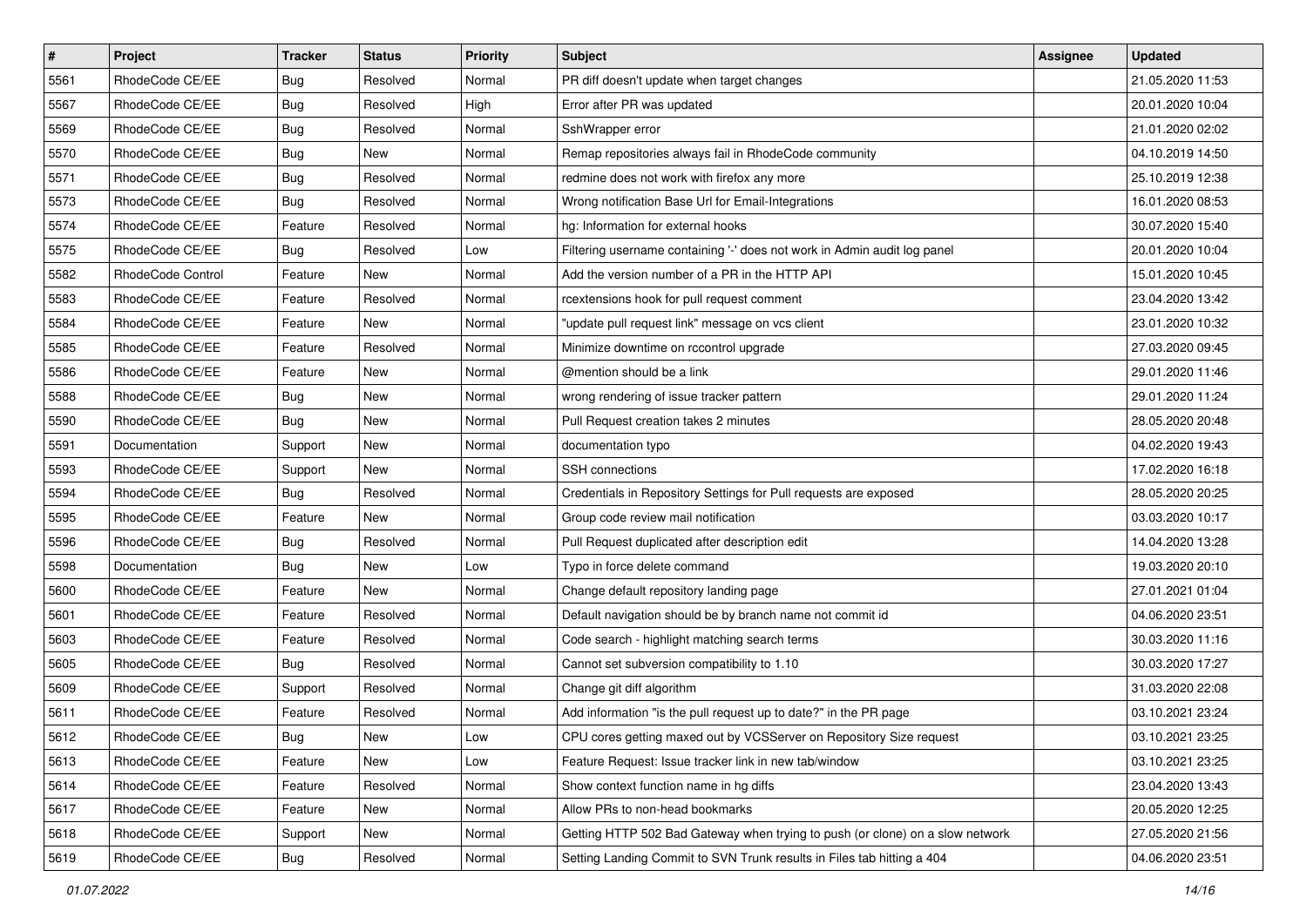| $\vert$ # | Project         | <b>Tracker</b> | <b>Status</b> | <b>Priority</b> | Subject                                                                                                                              | <b>Assignee</b> | <b>Updated</b>   |
|-----------|-----------------|----------------|---------------|-----------------|--------------------------------------------------------------------------------------------------------------------------------------|-----------------|------------------|
| 5620      | RhodeCode CE/EE | Bug            | Resolved      | Normal          | Regression of mail rendering in Thunderbird                                                                                          |                 | 15.06.2020 16:45 |
| 5621      | RhodeCode CE/EE | Bug            | Resolved      | Urgent          | LDAP + User Groups authentication plugin not working after upgrade to $4.19.x$                                                       |                 | 15.06.2020 17:56 |
| 5622      | RhodeCode CE/EE | Bug            | Resolved      | High            | Upgrade from 4.18.3 to 4.19.3 broke all PRs                                                                                          |                 | 28.07.2020 16:44 |
| 5623      | RhodeCode CE/EE | Bug            | Resolved      | Normal          | Credentials for remote repository URL leaking in Repository Header                                                                   |                 | 22.07.2020 00:47 |
| 5624      | RhodeCode CE/EE | <b>Bug</b>     | <b>New</b>    | Normal          | Timeout when trying to test SMTP email configuration                                                                                 |                 | 01.07.2020 20:01 |
| 5625      | Documentation   | Bug            | New           | Normal          | Feedback on RhodeCode Full-text search docs                                                                                          |                 | 02.07.2020 19:22 |
| 5626      | RhodeCode CE/EE | Bug            | <b>New</b>    | Normal          | Whoosh full-text indexing is fully indexing all repos, not recognizing forks                                                         |                 | 02.07.2020 19:24 |
| 5627      | Documentation   | Bug            | New           | Normal          | Immediate re-run of rhodecode-index throws warnings on some repos (and suggests<br>rebuild from scratch)                             |                 | 02.07.2020 19:41 |
| 5628      | Documentation   | Bug            | <b>New</b>    | Normal          | Problems with SSH Connection docs                                                                                                    |                 | 06.05.2022 21:14 |
| 5629      | RhodeCode CE/EE | <b>Bug</b>     | New           | Normal          | Diff truncated on small files                                                                                                        |                 | 21.07.2020 08:58 |
| 5630      | RhodeCode CE/EE | <b>Bug</b>     | <b>New</b>    | Normal          | Inline comments do not follow the line of code                                                                                       |                 | 21.07.2020 11:25 |
| 5631      | RhodeCode CE/EE | Feature        | <b>New</b>    | Normal          | Change target of PR                                                                                                                  |                 | 31.07.2020 17:05 |
| 5632      | RhodeCode CE/EE | Bug            | New           | Normal          | Missing Parent Folder for Personal Repo lacks proper handling                                                                        |                 | 03.08.2020 07:56 |
| 5633      | RhodeCode CE/EE | Bug            | Resolved      | Normal          | Moderately large pull requests fail because inefficient use of reviewer_data_json<br>column in pull_requests table                   |                 | 12.10.2020 23:13 |
| 5634      | RhodeCode CE/EE | Bug            | Resolved      | Normal          | Quick Search Toolbar bugs out if pull request contains unicode double quote<br>character "                                           |                 | 12.10.2020 23:13 |
| 5635      | RhodeCode CE/EE | Feature        | Resolved      | Normal          | Remember column sorted by of the "Pull Requests You Participate In" table                                                            |                 | 30.11.2020 22:30 |
| 5636      | RhodeCode CE/EE | Bug            | Resolved      | High            | Remap and Rescan 500 Internal Server Error                                                                                           |                 | 30.04.2021 08:53 |
| 5637      | RhodeCode CE/EE | Feature        | <b>New</b>    | Normal          | Clone URL templates - add per repository/namespace                                                                                   |                 | 29.10.2020 09:38 |
| 5638      | RhodeCode CE/EE | Feature        | New           | Normal          | Add "Copy full url path" button                                                                                                      |                 | 05.02.2021 20:23 |
| 5639      | RhodeCode CE/EE | Support        | <b>New</b>    | High            | 500 Internal Server Error   The server has either erred  after importing Database<br>from backup                                     |                 | 22.11.2020 09:15 |
| 5641      | RhodeCode CE/EE | Feature        | <b>New</b>    | Normal          | "Add draft" / (x) button usability                                                                                                   |                 | 30.11.2020 20:53 |
| 5642      | RhodeCode CE/EE | Feature        | Resolved      | Normal          | pull request version column in commit list                                                                                           |                 | 30.04.2021 08:53 |
| 5643      | RhodeCode CE/EE | Feature        | Resolved      | Low             | jump to bottom of review                                                                                                             |                 | 30.04.2021 08:53 |
| 5644      | RhodeCode CE/EE | Bug            | New           | Normal          | PR inks to comments not working if files are collapsed                                                                               |                 | 02.12.2020 10:42 |
| 5645      | RhodeCode CE/EE | Bug            | <b>New</b>    | High            | Rhodecode returns 400 Bad request on huge mercurial repos                                                                            |                 | 18.12.2020 06:29 |
| 5649      | RhodeCode CE/EE | <b>Bug</b>     | New           | Normal          | test-file-upload                                                                                                                     |                 | 17.12.2020 23:08 |
| 5651      | RhodeCode CE/EE | <b>Bug</b>     | Resolved      | Normal          | Pull requests can get stuck if the diff is too large (it was created by mistake but we<br>can't open it to delete it)                |                 | 30.04.2021 08:53 |
| 5652      | RhodeCode CE/EE | Bug            | Resolved      | Normal          | Pull Requests: when title and descriptions contains character [] {} and () index out of<br>bound when attempting to comment/approve. |                 | 30.04.2021 08:53 |
| 5654      | RhodeCode CE/EE | Bug            | New           | Normal          | Comment formatting broken when containing @ in a code block                                                                          |                 | 24.02.2021 12:10 |